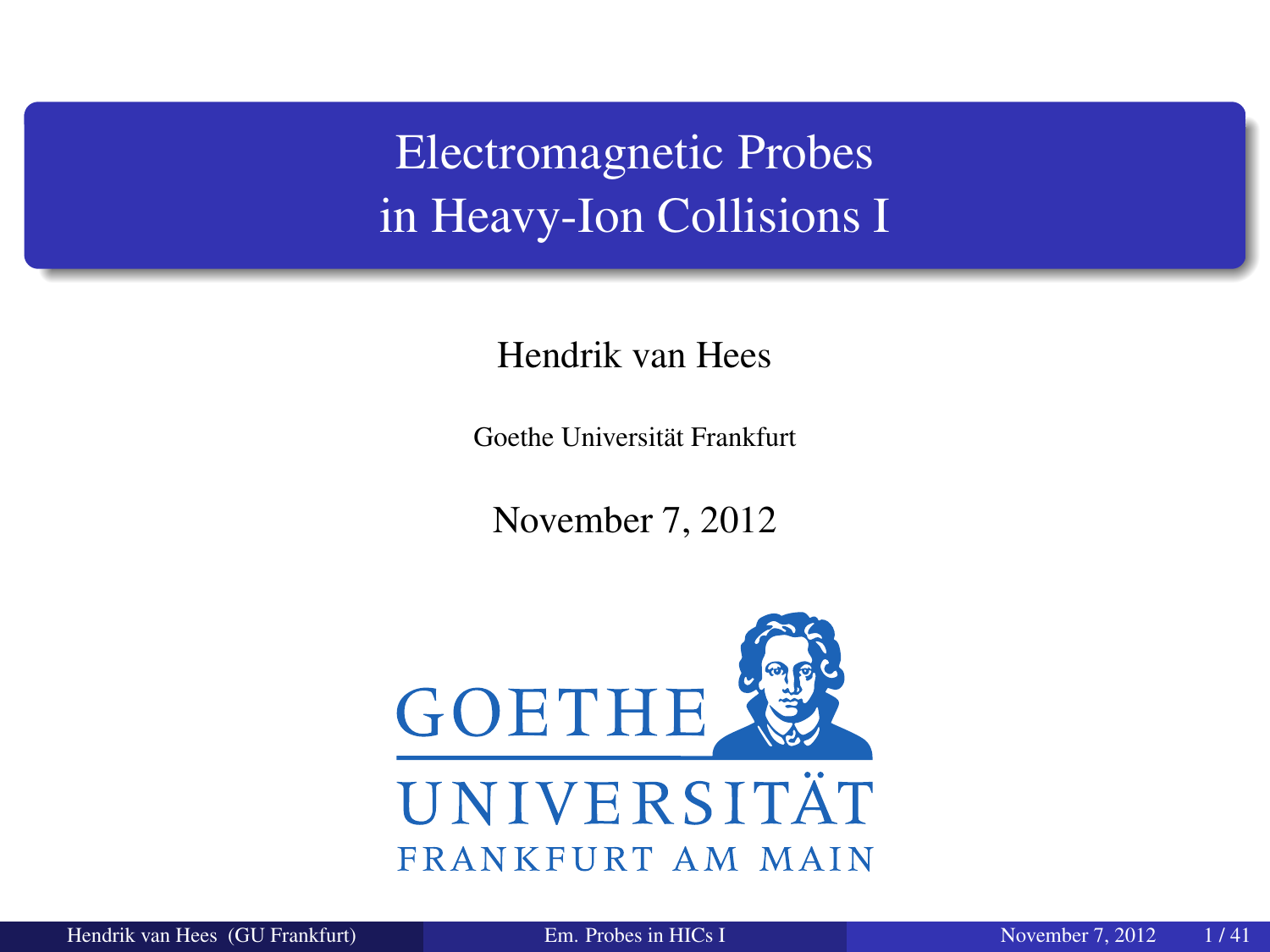## Outline

#### [Plan of the Lectures](#page-2-0)

2 [Electromagnetic Probes: Phenomenology](#page-3-0)

#### **QCD** and Chiral Symmetry

- [Chiral Symmetry](#page-9-0)
- [Chiral Symmetry and Hadron Phenomenology](#page-16-0)
- [Strongly interacting matter: QCD/hadronic models at finite](#page-17-0)  $T, \mu$

#### [Fundamental theoretical tools](#page-21-0)

- [The McLerran-Toimela formula](#page-21-0)
- OCD sum rules

#### **[Summary](#page-32-0)**

#### **[References](#page-33-0)**

#### [Quiz + Solutions](#page-39-0)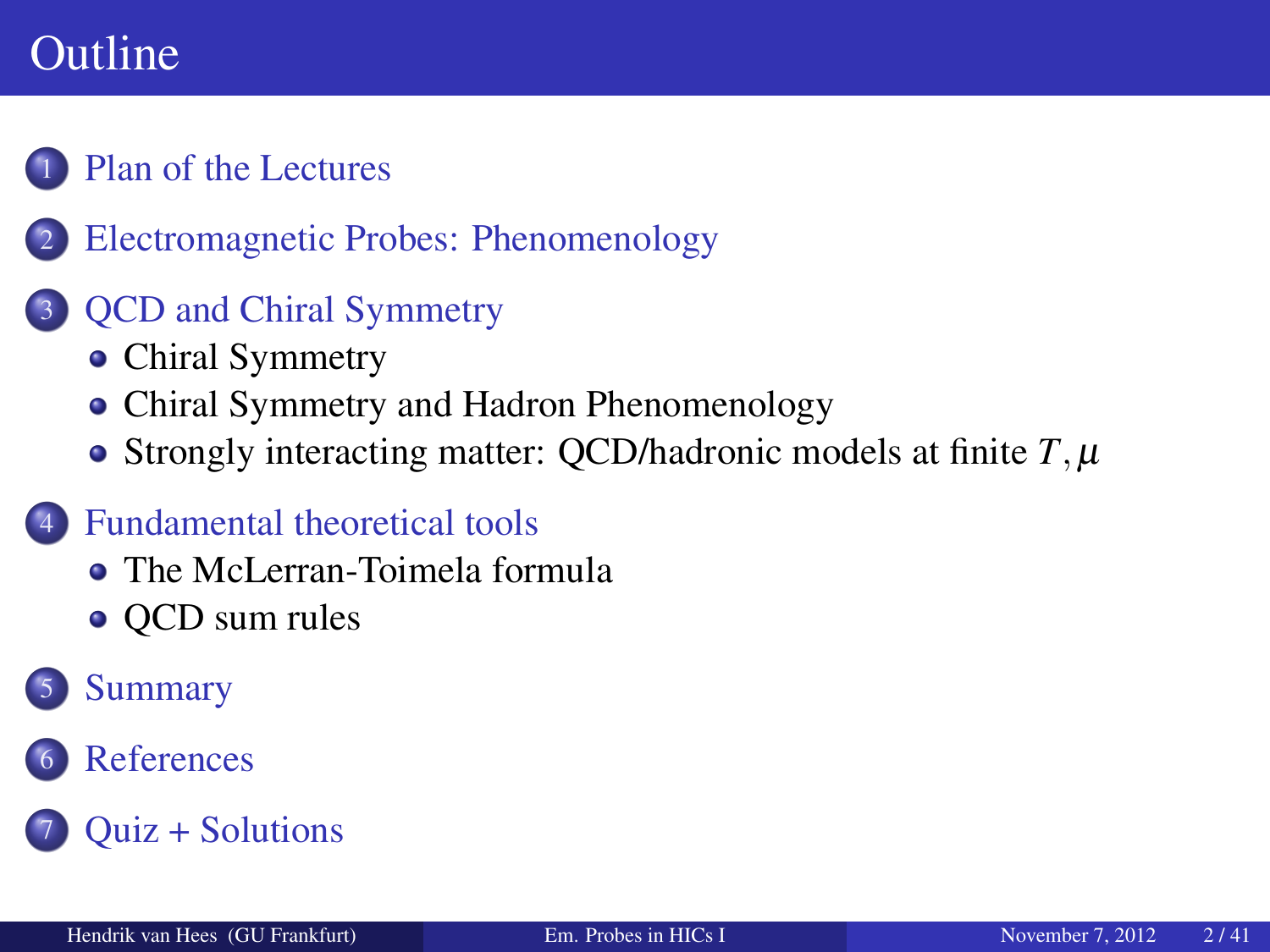#### Lecture I: Fundamentals (HvH)

- QCD, chiral symmetry, and the relation with electromagnetic probes
- basic phenomenology of dilepton signals
- model independent approach: QCD sum rules
- <span id="page-2-0"></span> $\bullet$  literature:  $[DGH92, FHK^+11, RW00, RWH09]$  $[DGH92, FHK^+11, RW00, RWH09]$  $[DGH92, FHK^+11, RW00, RWH09]$  $[DGH92, FHK^+11, RW00, RWH09]$  $[DGH92, FHK^+11, RW00, RWH09]$
- Lecure II: P/HMBT and dilepton experiments (HADES and NA60)
	- partonic and hadronic many-body theory
	- **•** fireball model for the bulk evolution
	- di-muons at the SPS@CERN (NA60)
	- $\bullet$  literature:  $(RW00, RWH09, HR06, HR08)$  $(RW00, RWH09, HR06, HR08)$  $(RW00, RWH09, HR06, HR08)$  $(RW00, RWH09, HR06, HR08)$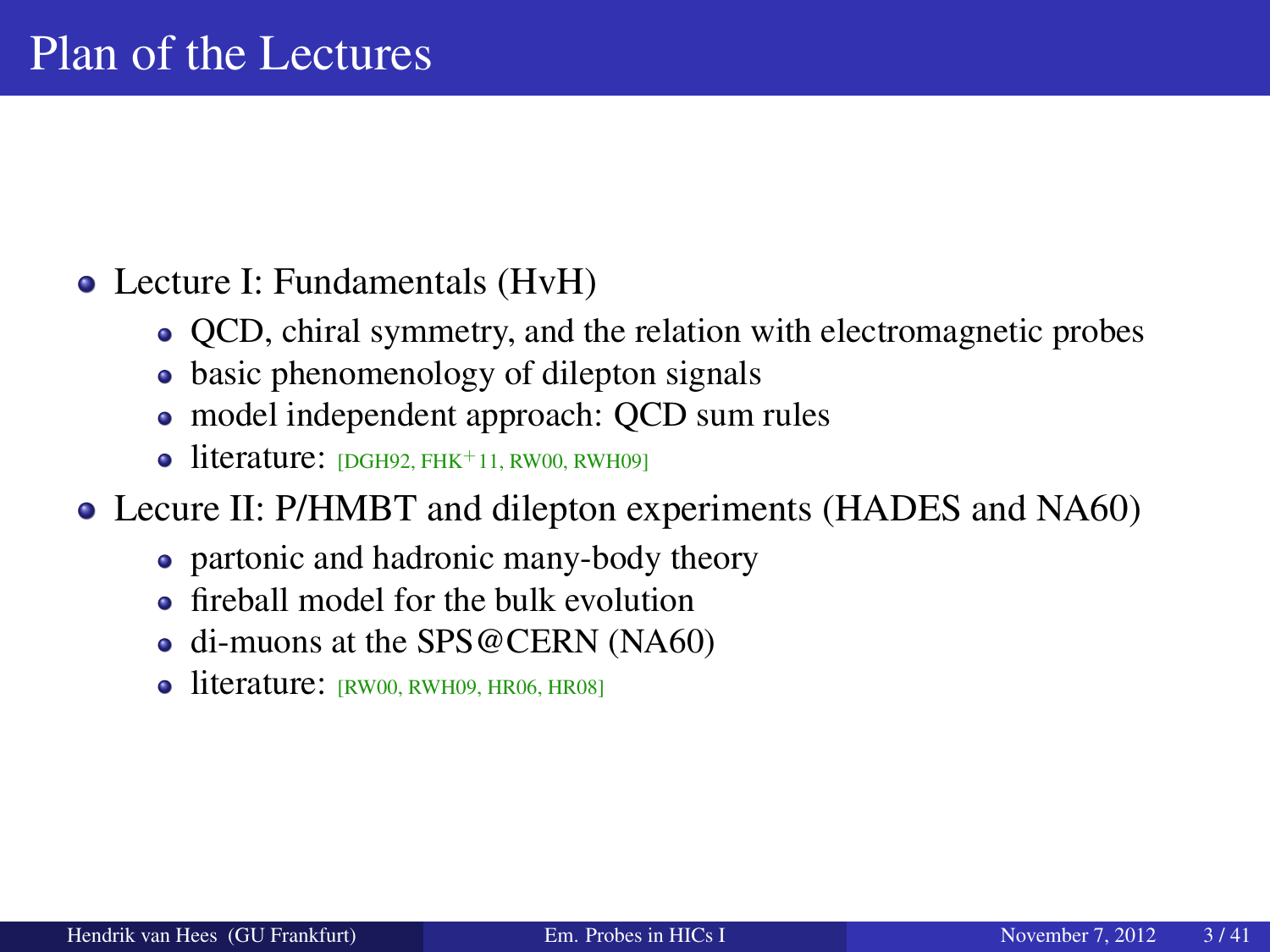# Why Electromagnetic Probes?

- $\gamma, \ell^{\pm}$ : only e.m. interactions
- reflect whole "history" of collision
- chance to see chiral symm. rest. directly?





<span id="page-3-0"></span>Fig. by A. Drees (from  $_{\text{RW00}}$ )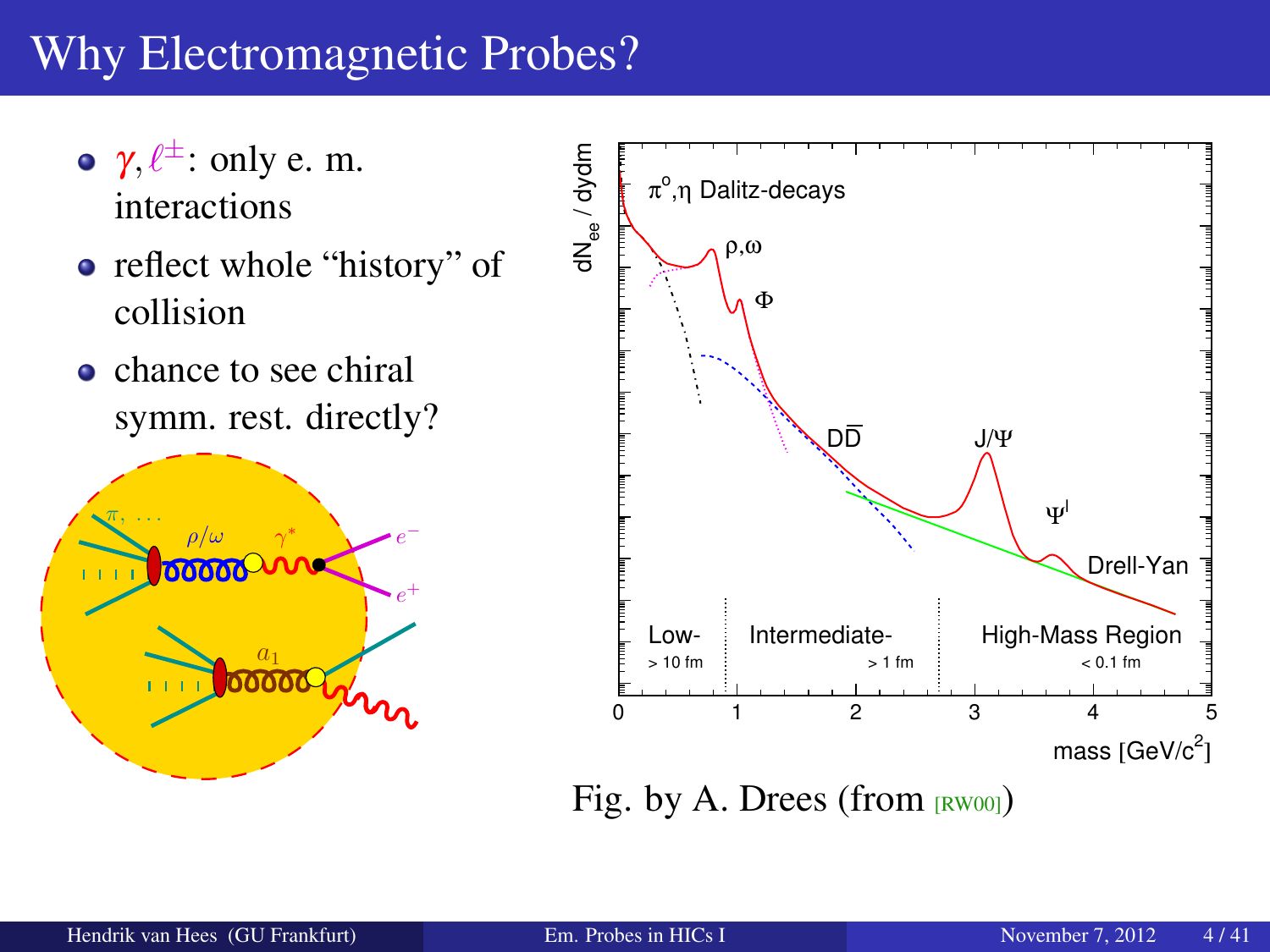# Vacuum Baseline: *e*<sup>+</sup>*e*<sup>−</sup> → hadrons



probes all hadrons with quantum numbers of  $\gamma^*$ 

• 
$$
R_{QM} = N_c \sum_{f=u,d,s} Q_f^2 = 3 \times [(2/3)^2 + (-1/3)^2 + (-1/3)^2] = 2
$$

- Our aim pp  $\rightarrow \ell^+ \ell^-$ , pA  $\rightarrow \ell^+ \ell^-$ , AA  $\rightarrow \ell^+ \ell^ \ell = e, \mu$
- see also Theory Lecture II by Sascha!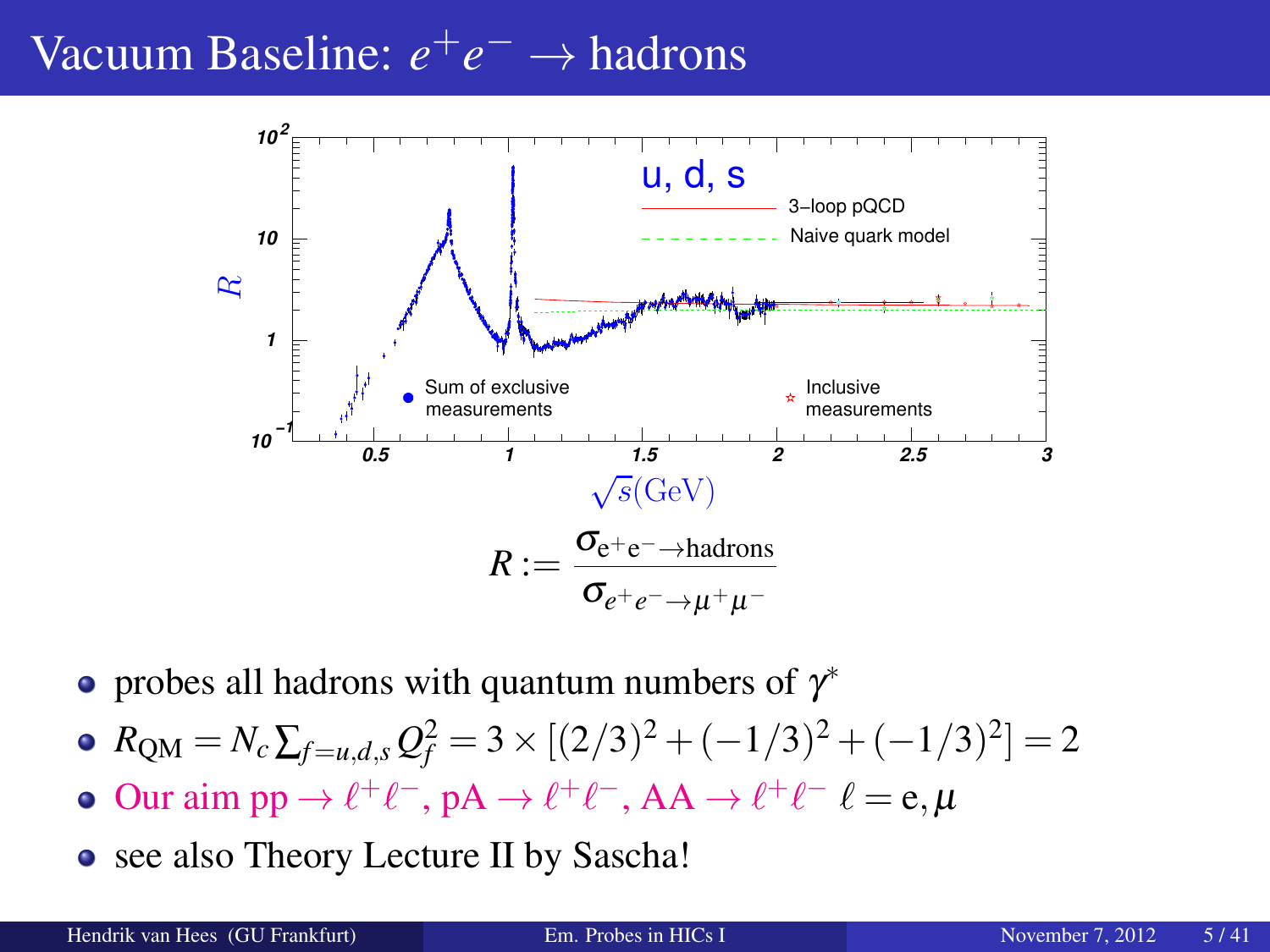# The CERES findings: Dilepton enhancement



- pp (pBe): "elementary reactions"; baseline (mandatory to understand first!)
- pA: "cold nuclear matter effects"; next step (important as baseline for other observables like " $J/\psi$  suppression")
- AA: "medium effects"; hope to learn something about in-medium properties of vector mesons, fundamental QCD properties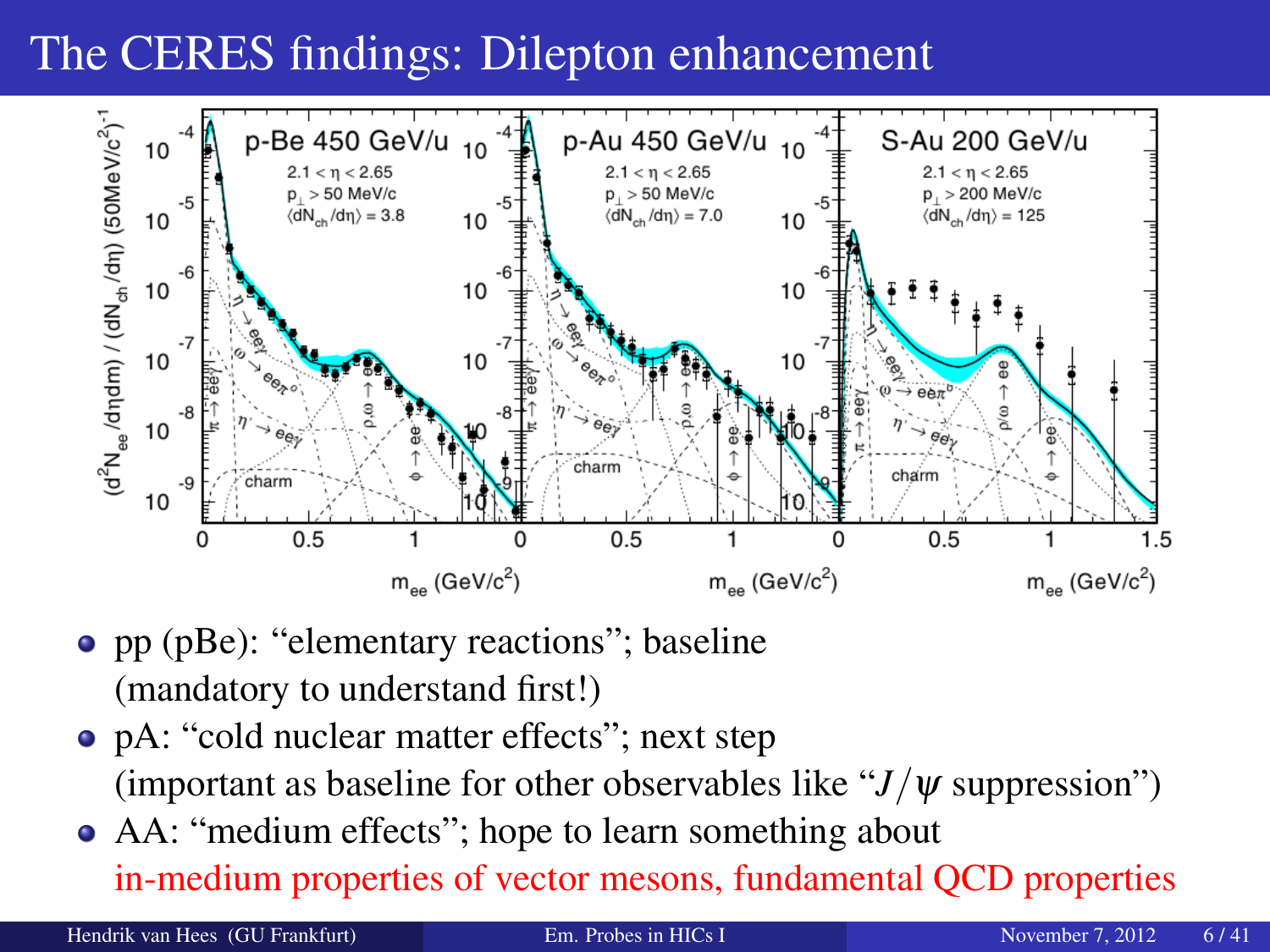### The CERES findings: Dilepton enhancement

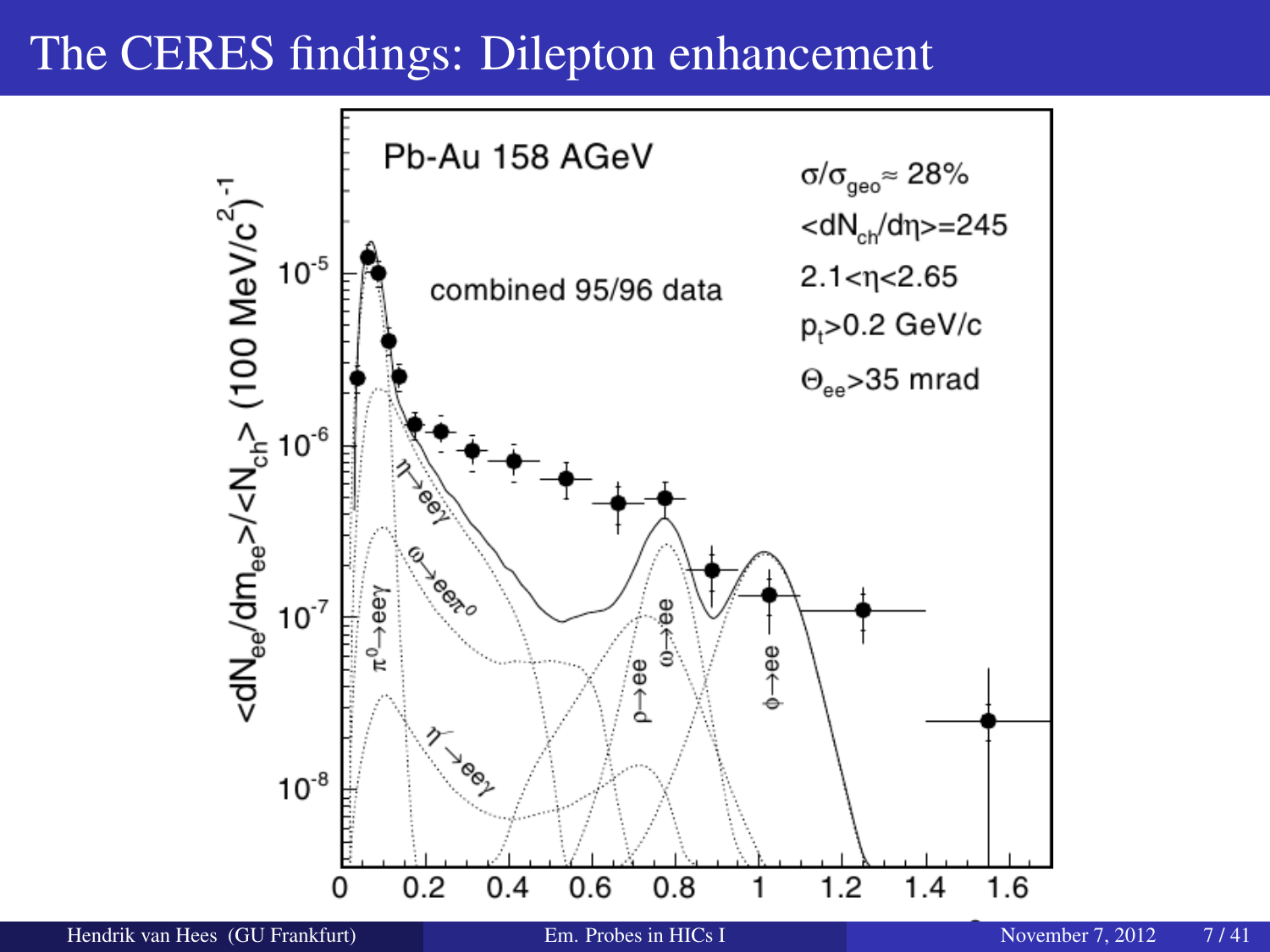• Theory for strong interactions: QCD

<span id="page-7-0"></span>
$$
\mathcal{L}_{\text{QCD}} = -\frac{1}{4} F_a^{\mu\nu} F_{\mu\nu}^a + \overline{\psi} (i\rlap{/}D - \hat{M}) \psi
$$

Particle content:

- $\bullet \psi$ : Quarks, including flavor- and color degrees of freedom,  $\hat{M} = \text{diag}(m_u, m_d, m_s, \ldots) = \text{current quark masses}$
- $A^a_\mu$ : gluons, gauge bosons of SU(3)<sub>color</sub>
- Symmetries
	- fundamental building block: local  $SU(3)_{\text{color}}$  symmetry
	- in light-quark sector: approximate chiral symmetry ( $\hat{M} \rightarrow 0$ )
	- dilation symmetry (scale invariance for  $\hat{M} \rightarrow 0$ )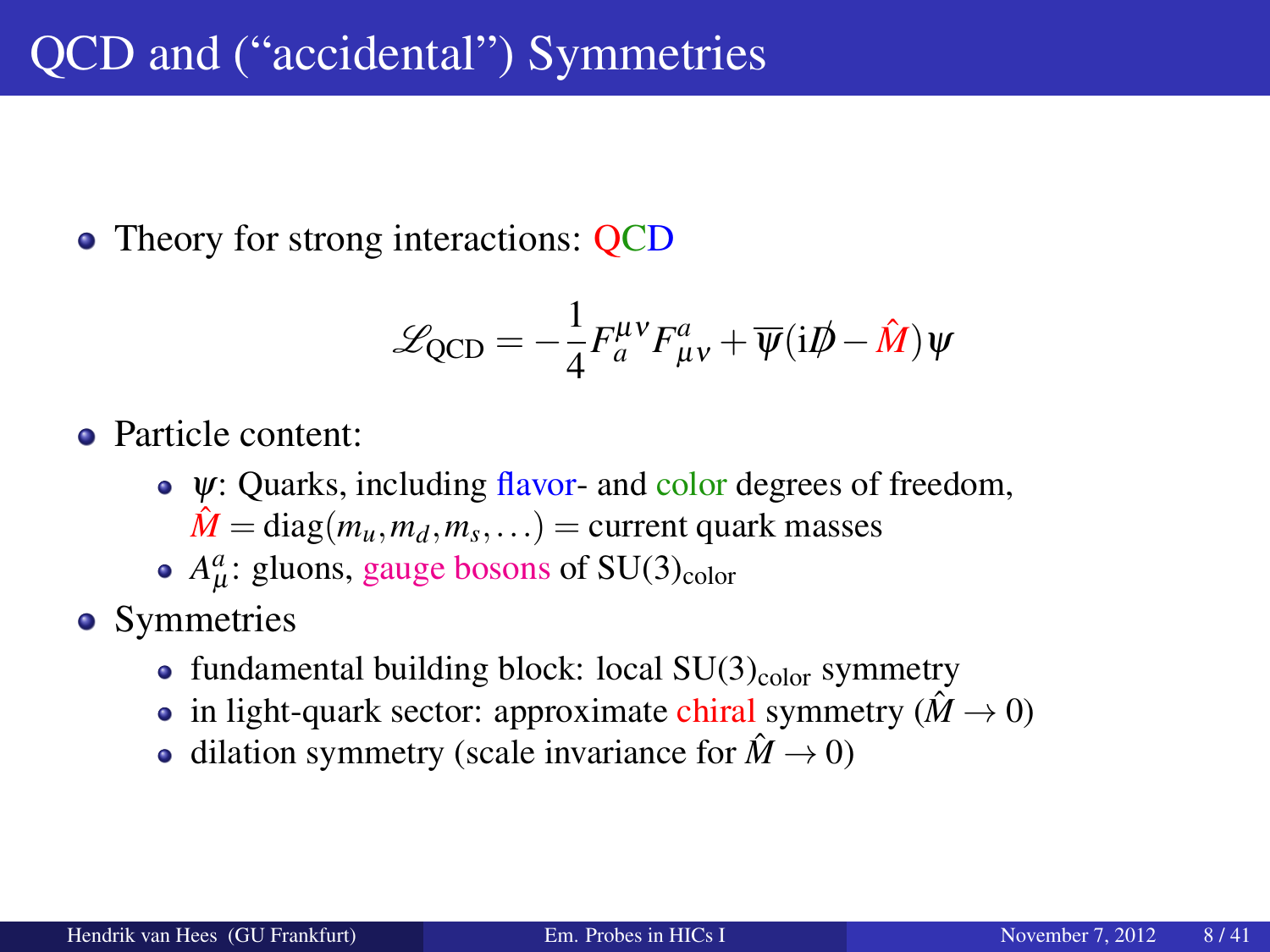# Features of QCD

- asymptotically free: at large momentum transfers  $\alpha_s \rightarrow 0$
- running from renormalization group: Nobel prize 2004 for Gross, Wilczek, Politzer



- quarks and gluons confined in hadrons
- theoretically not fully understood (nonperturbative phenomenon!)
- need of effective hadronic models at low energies: (Chiral) symmetry! Hendrik van Hees (GU Frankfurt) [Em. Probes in HICs I](#page-0-0) November 7, 2012 9 / 41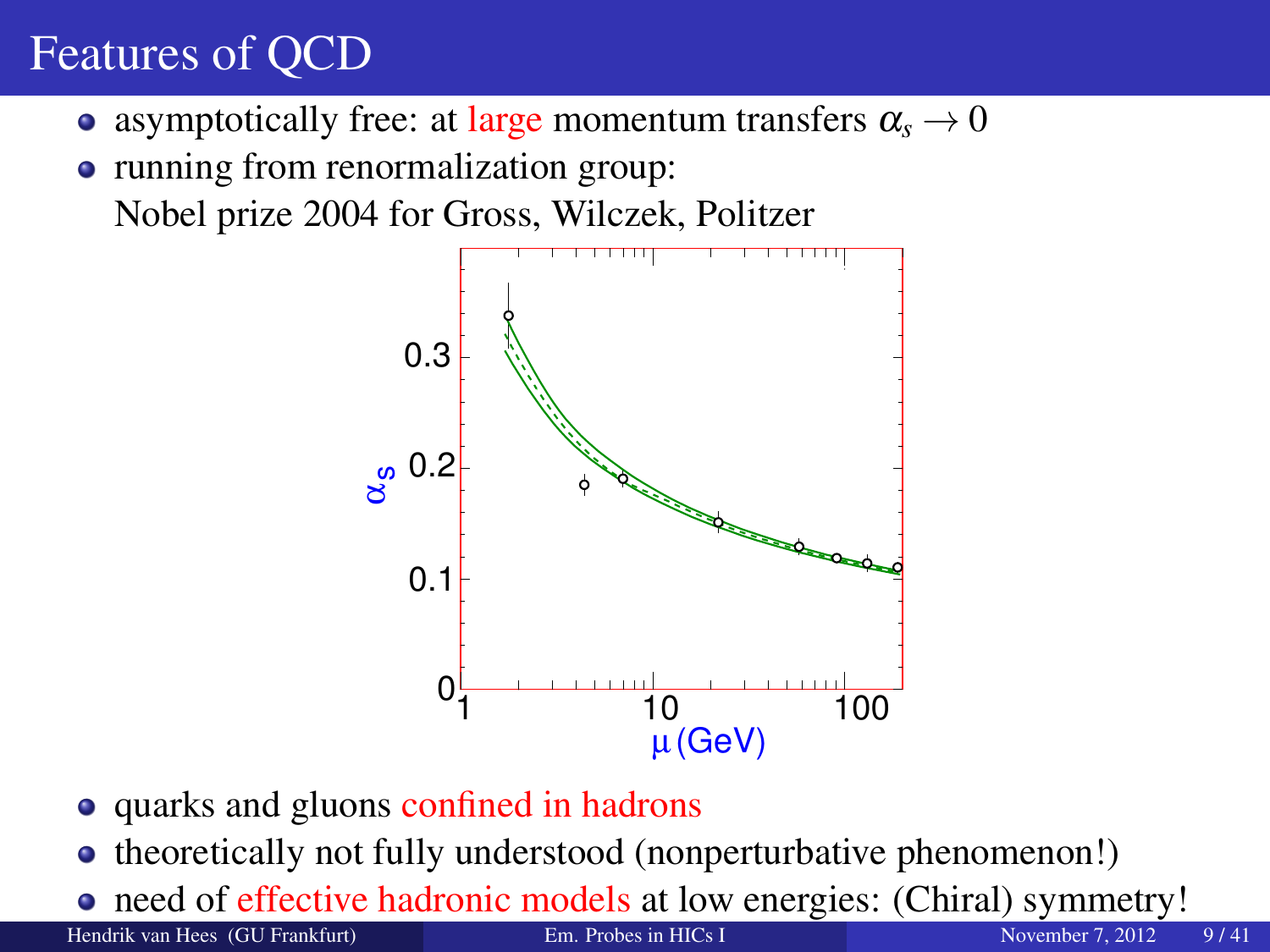# Chiral Symmetry

- Consider only light *u*, *d* quarks
- iso-spin 1/2 doublet:  $\psi = \begin{pmatrix} u \\ d \end{pmatrix}$ *d*  $=\begin{pmatrix} \psi_1 \\ \psi_2 \end{pmatrix}$  $\Psi_2$  $\setminus$
- NB: *ψ* has three "indices": Dirac spinor, color, flavor iso-spin!
- $\gamma$  matrices:  $\{\gamma_{\mu}, \gamma_{\nu}\}=2g_{\mu\nu}\mathbb{1}, \gamma_{5}:=i\gamma_{0}\gamma_{1}\gamma_{2}\gamma_{3}, \gamma_{5}\gamma_{\mu}=-\gamma_{\mu}\gamma_{5}, \gamma_{5}^{\dagger}=\gamma_{5},$  $\gamma_5^2 = 1$
- Diracology of left and right-handed components

$$
\psi_L = \frac{\mathbb{1} - \gamma_5}{2} \psi = P_L \psi, \quad \psi_R = \frac{\mathbb{1} + \gamma_5}{2} \psi = P_R \psi,
$$
  
\n
$$
P_R^2 = P_L^2 = \mathbb{1}, \quad P_R P_L = P_L P_R = 0, P_{L/R} \gamma_5 = \gamma_5 P_{L/R} = -P_{L/R}
$$
  
\n
$$
P_{L/R} \gamma_\mu = \gamma_\mu P_{R/L}, \quad \overline{P_L \psi} = \overline{\psi} P_R, \quad \overline{P_R \psi} = \overline{\psi} P_L
$$
  
\n
$$
\overline{\psi} \gamma_\mu \psi = \overline{\psi_L} \gamma_\mu \psi_L + \overline{\psi_R} \gamma_\mu \psi_R, \quad \overline{\psi} \psi = \overline{\psi_L} \psi_R + \overline{\psi_R} \psi_L
$$
  
\n
$$
\overline{\psi} := \psi^{\dagger} \gamma_0, \overline{\gamma_5 \psi} = \psi^{\dagger} \gamma_5^{\dagger} \gamma_0 = -\overline{\psi} \gamma_5
$$
  
\nin the massless limit  $(m_u = m_d = 0)$ 

<span id="page-9-0"></span>
$$
\mathscr{L}_{u,d} = \overline{\psi} \mathrm{i} I \!\!\not{\!\!\! D} \psi = \overline{\psi_L} \mathrm{i} I \!\!\not{\!\!\! D} \psi_L + \overline{\psi_R} \mathrm{i} I \!\!\not{\!\!\! D} \psi_R
$$

Hendrik van Hees (GU Frankfurt) [Em. Probes in HICs I](#page-0-0) November 7, 2012 10 / 41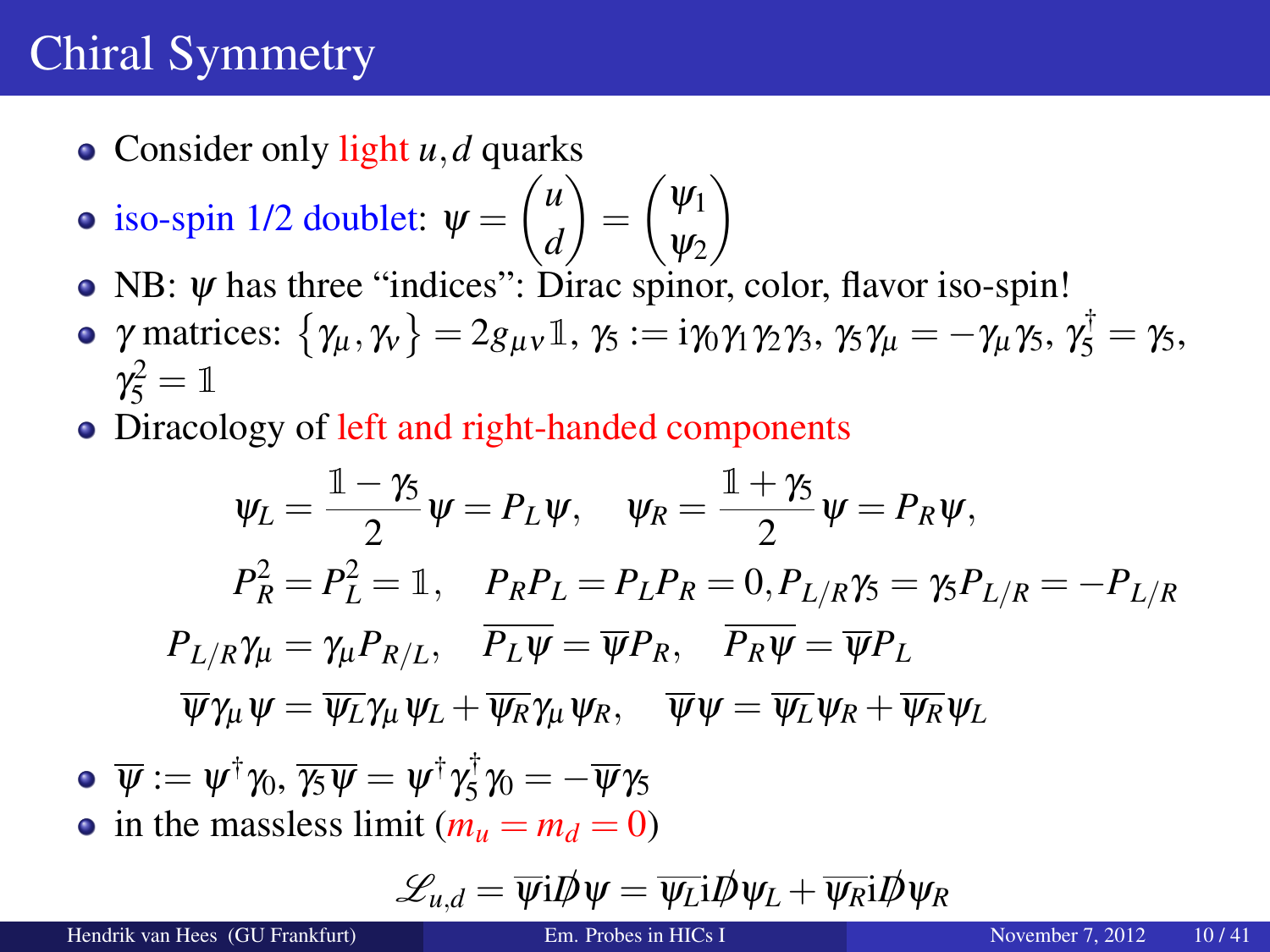# Chiral Symmetry

- in the massless limit  $(m_u = m_d = 0)$
- a lot of global chiral symmetries:
	- change of independent phases for left and right components:

 $\Psi_L(x) \to \exp(i\phi_L)\Psi_L(x), \quad \Psi_R(x) \to \exp(i\phi_R)\Psi_R(x)$ 

- symmetry group  $U(1)_L \times U(1)_R$
- independent "iso-spin rotations"

$$
\psi_L(x) \to \exp(i\vec{\alpha}_L \cdot \vec{T}) \psi_L(x), \quad \psi_R(x) \to \exp(i\vec{\alpha}_R \cdot \vec{T}) \psi_R(x)
$$

•  $\vec{T} = \vec{\tau}/2$ ,  $\vec{\tau}$ : Pauli matrices; symmetry group  $SU(2)_L \times SU(2)_R$ 

• alternative notation scalar-pseudoscalar phases/iso-spin rotations

$$
\psi \to \exp(i\phi_s)\psi, \quad \psi \to \exp(i\gamma_s\phi_a)\psi \n\psi \to \exp(i\vec{\alpha}_V \cdot \vec{T})\psi, \quad \psi \to \exp(i\gamma_s\vec{\alpha}_A \cdot \vec{T})\psi
$$

 $\bullet$  U(1)<sub>s</sub> and SU(2)<sub>V</sub> are subgroups that are symmetries even if  $m_u = m_d \neq 0 \Rightarrow$  Heisenberg's iso-spin symmetry!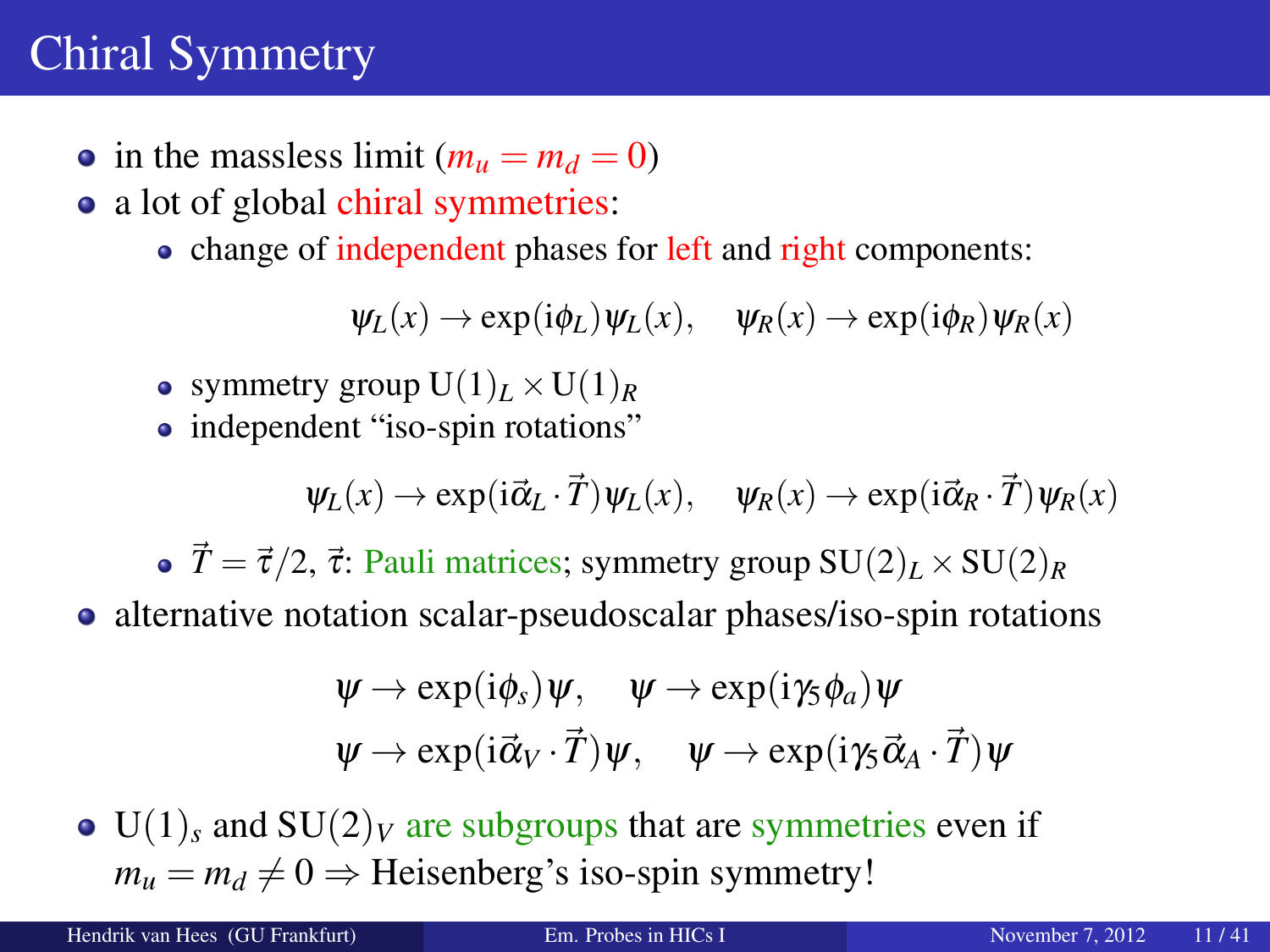### Currents: relation to mesons

- $\bullet$  based on  $Koc97$ , [Sch03,](#page-37-1) Din111
- Noether: each global symmetry leads to a conserved quantity
- from chiral symmetries

$$
j_s^{\mu} = \overline{\psi} \gamma^{\mu} \psi, \quad j_a^{\mu} = \overline{\psi} \gamma^{\mu} \gamma_5 \psi
$$

$$
\vec{j}_V^{\mu} = \overline{\psi} \gamma^{\mu} \vec{T} \psi, \quad \vec{j}_A^{\mu} = \overline{\psi} \gamma^{\mu} \gamma_5 \vec{T} \psi
$$

- Link to mesons: Build Lorentz-invariant objects with corresponding quantum numbers
	- $\bullet$   $\sigma$ :  $\overline{\psi}\psi$  (scalar and iso-scalar)
	- $\pi$ 's:  $i\overline{\psi}\overline{T}\gamma_5\psi$  (pseudoscalar and iso-vector)
	- $\rho$ 's:  $\overline{\psi}\gamma_{\mu}\vec{T}\psi$  (vector and iso-vector)
	- $a_1$ 's:  $\overline{\psi}\gamma_\mu\gamma_5 \vec{T}\psi$  (axialvector and iso-axialvector)
- $\bullet$  in nature: σ and π's;  $\rho$ 's and  $a_1$ 's do not have same mass!
- reason: OCD ground state not symmetric under pseudoscalar and pseudovector trafos since  $\langle vac | \overline{\psi}\psi | vac \rangle \neq 0$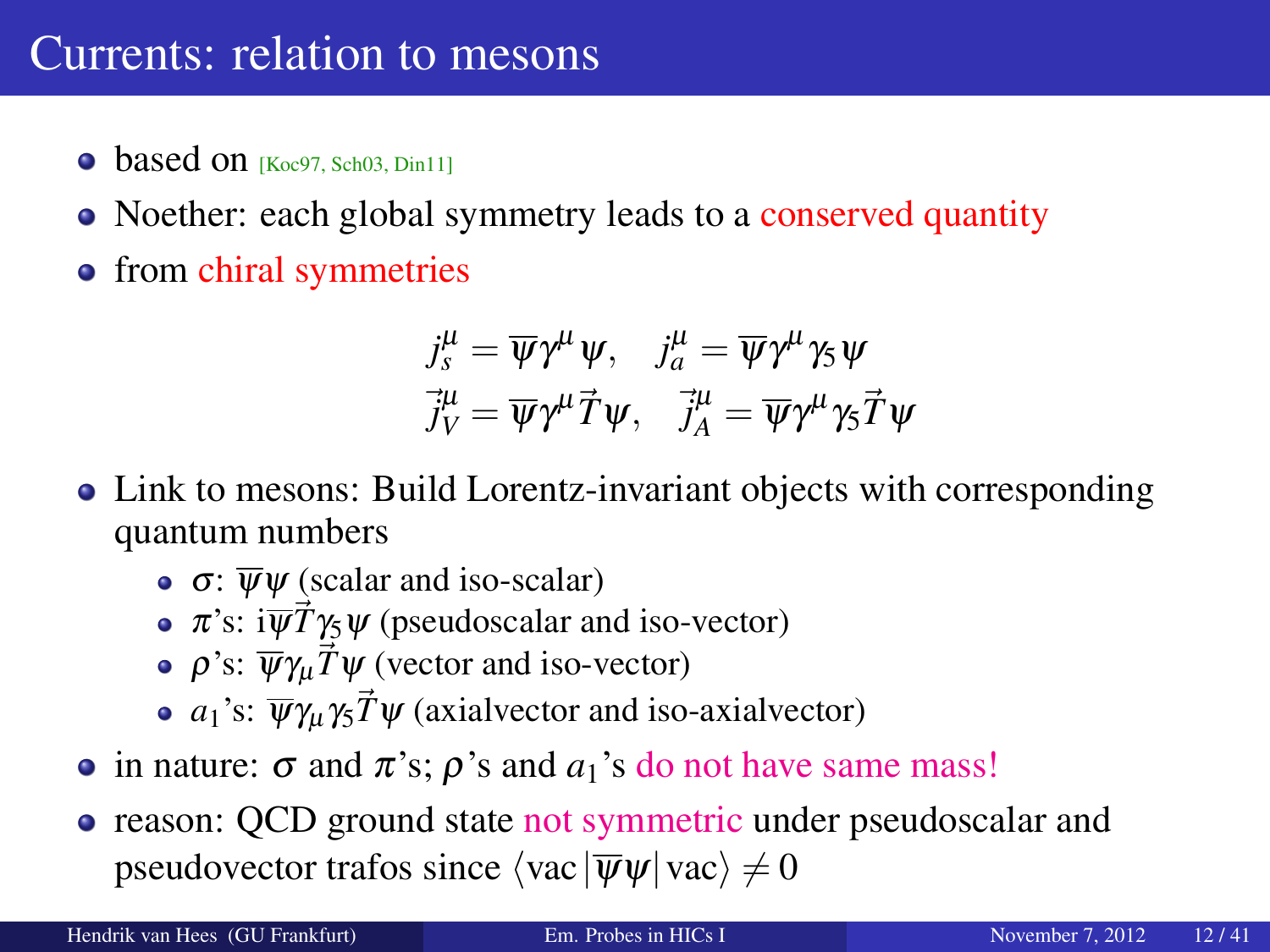### Electromagnetic Current: relation to mesons

• 
$$
Q = t_3 + Y/2
$$
,  $t_3$ : iso-spin-3-comp,  $Y = s + c + b + t + B$   
\n• quarks:  $t_{3u} = -t_{3d} = 1/2$ ,  $t_{3c} = t_{3s} = t_{3t} = t_{3b} = 0$ ,  
\n $Y_u = Y_d = 1/3$ ,  $Y_c = Y_t = 4/3$ ,  $Y_s = Y_b = -2/3$ ,  
\n $B_f = 1/3$ ,  $Q_u = Q_c = Q_t = 2/3$ ,  $Q_d = Q_s = Q_b = -1/3$ 

• electromagnetic current of quarks (including sum over 3 colors!)

$$
J_{\text{em}}^{\mu} = \sum_{f} \overline{\psi}_{f} (\hat{T}_{3} + \hat{Y}/2) \psi_{f} = \sum_{f} Q_{f} \overline{\psi_{f}} \gamma^{\mu} \psi_{f} = \frac{2}{3} \overline{u} \gamma^{\mu} u - \frac{1}{3} (\overline{d} \gamma^{\mu} d + \overline{s} \gamma^{\mu} s)
$$

• split into flavor-iso-spin states:

$$
\omega \quad (T = 0) : j_{\text{em}\omega}^{\mu} = 1/6(\overline{u}\gamma^{\mu}u + \overline{d}\gamma^{\mu}d)
$$
  
\n
$$
\phi \quad (T = 0) : j_{\text{em}\phi}^{\mu} = -1/3\overline{s}\gamma^{\mu}s
$$
  
\n
$$
\rho^{0} \quad (T = 1) : j_{\text{em}\rho}^{\mu} = 1/2(\overline{u}\gamma^{\mu}u - \overline{d}\gamma^{\mu}d)
$$

• expressed in normalized hadronic basis

$$
j_{\text{em}}^{\mu} = \frac{1}{\sqrt{2}} \left[ \frac{\overline{u} \gamma^{\mu} u - \overline{d} \gamma^{\mu} d}{\sqrt{2}} + \frac{1}{3} \frac{\overline{u} \gamma^{\mu} u + \overline{d} \gamma^{\mu} d}{\sqrt{2}} - \frac{\sqrt{2}}{3} \overline{s} \gamma^{\mu} s \right]
$$

Hendrik van Hees (GU Frankfurt) [Em. Probes in HICs I](#page-0-0) November 7, 2012 13 / 41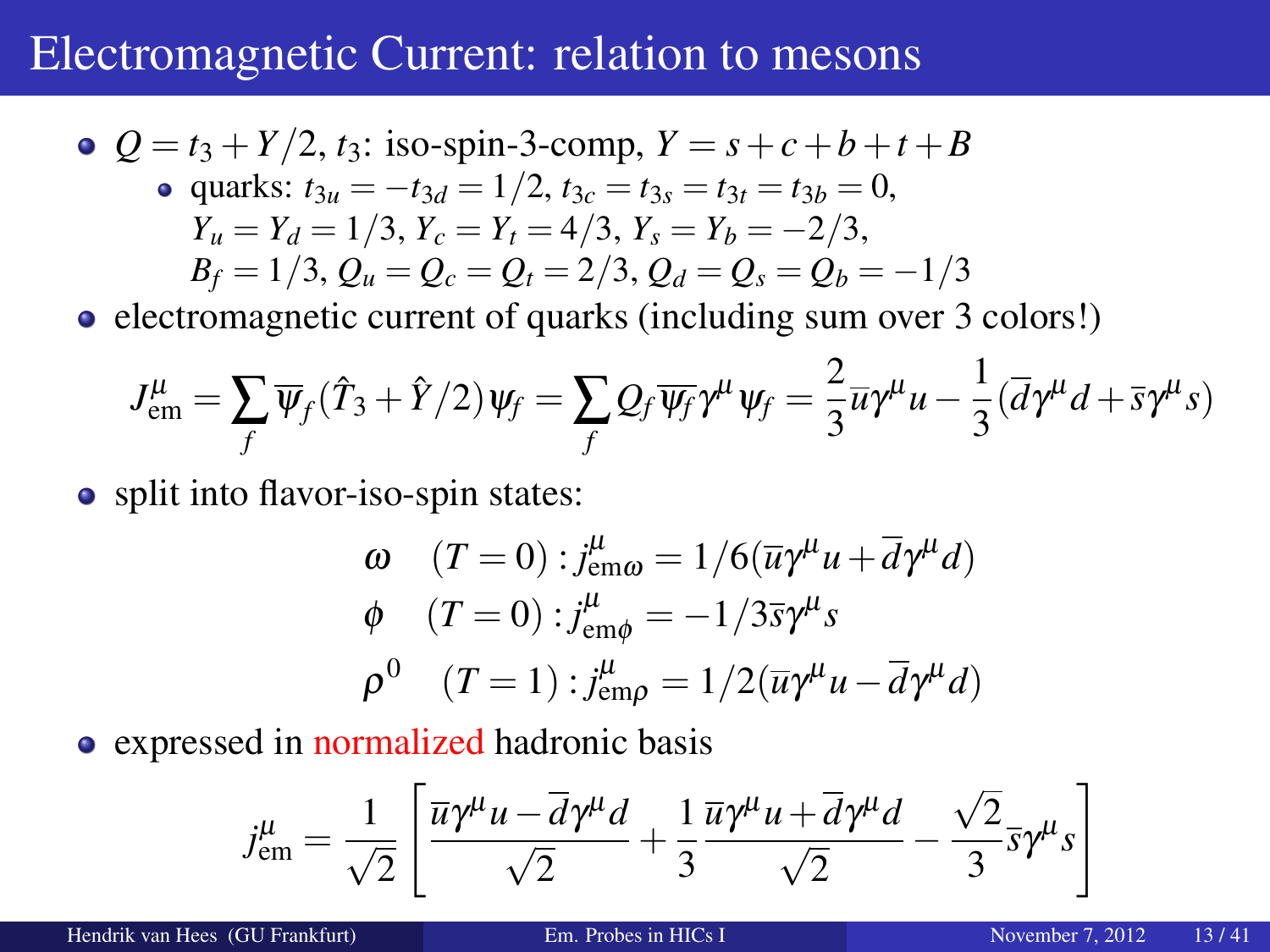### Spontaneous symmetry breaking

- spontaneously broken symmetry: ground state not symmetric
- vacuum necessarily degenerate
- vacuum invariant under scalar and vector transformations:  $U(1)_L \times U(1)_R$  broken to  $U(1)_s$ ;  $SU(2)_L \times SU(2)_R$  broken to  $SU(2)_V$
- for each broken symmetry massless scalar Goldstone boson
- there are three pions which are very light compared to other hadrons (finite masses due to explicit breaking through  $m_u$ ,  $m_d$ !)
- but no pseudoscalar isoscalar light particle! ( $m<sub>η</sub> \approx 548$  MeV)
- reason:  $U(1)$ <sub>*a*</sub> anomaly
	- axialscalar symmetry does not survive quantization!
	- good for explanation of correct decay rate for  $\pi_0 \rightarrow \gamma \gamma$
	- axialscalar current not conserved  $\partial_\mu j_a^\mu = 3/8 \alpha_s \varepsilon^{\mu\nu\rho\sigma} G^a_{\mu\nu} G^a_{\rho\sigma}$
- explicit breaking due to quark masses
	- can be treated perturbatively  $\Rightarrow$  chiral perturbation theory
	- axial-vector current only approximately conserved  $\Rightarrow$  PCAC
	- a lot of low-energy properties of hadrons derivable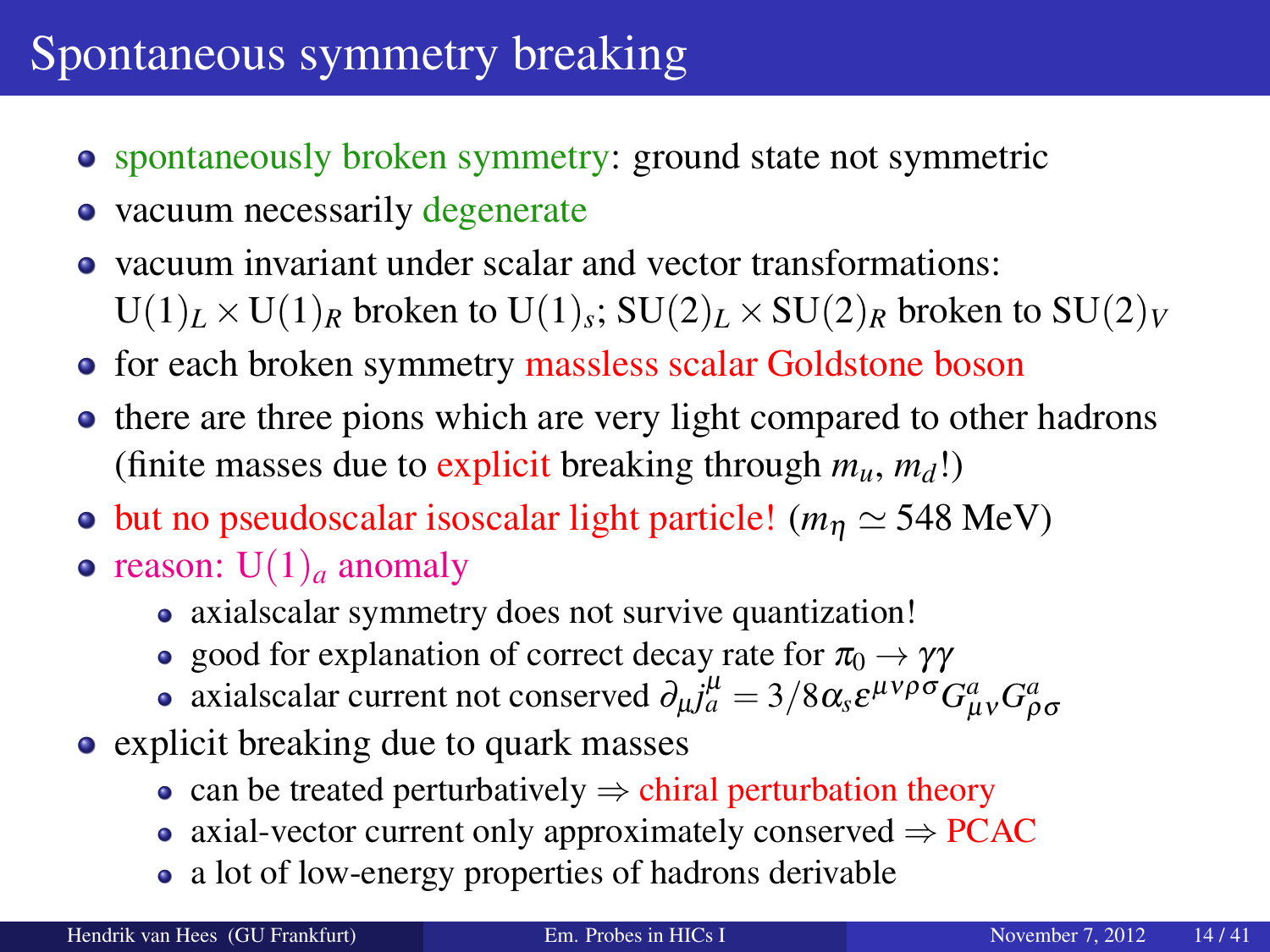### Most accurate experiment related to χSB

- weak decay  $\tau \to v + n \cdot \pi$
- weak interactions: currents  $\propto j_V^{\mu} j_A^{\mu}$ *A*
	- ew. sector in standard model: gauged+Higgsed chiral model  $SU(2)_L \times U(1)_Y$
	- no anomaly in gauge symmetry due to particle content!
- *n* even: must go through vector current *n* odd: must go through axialvector current

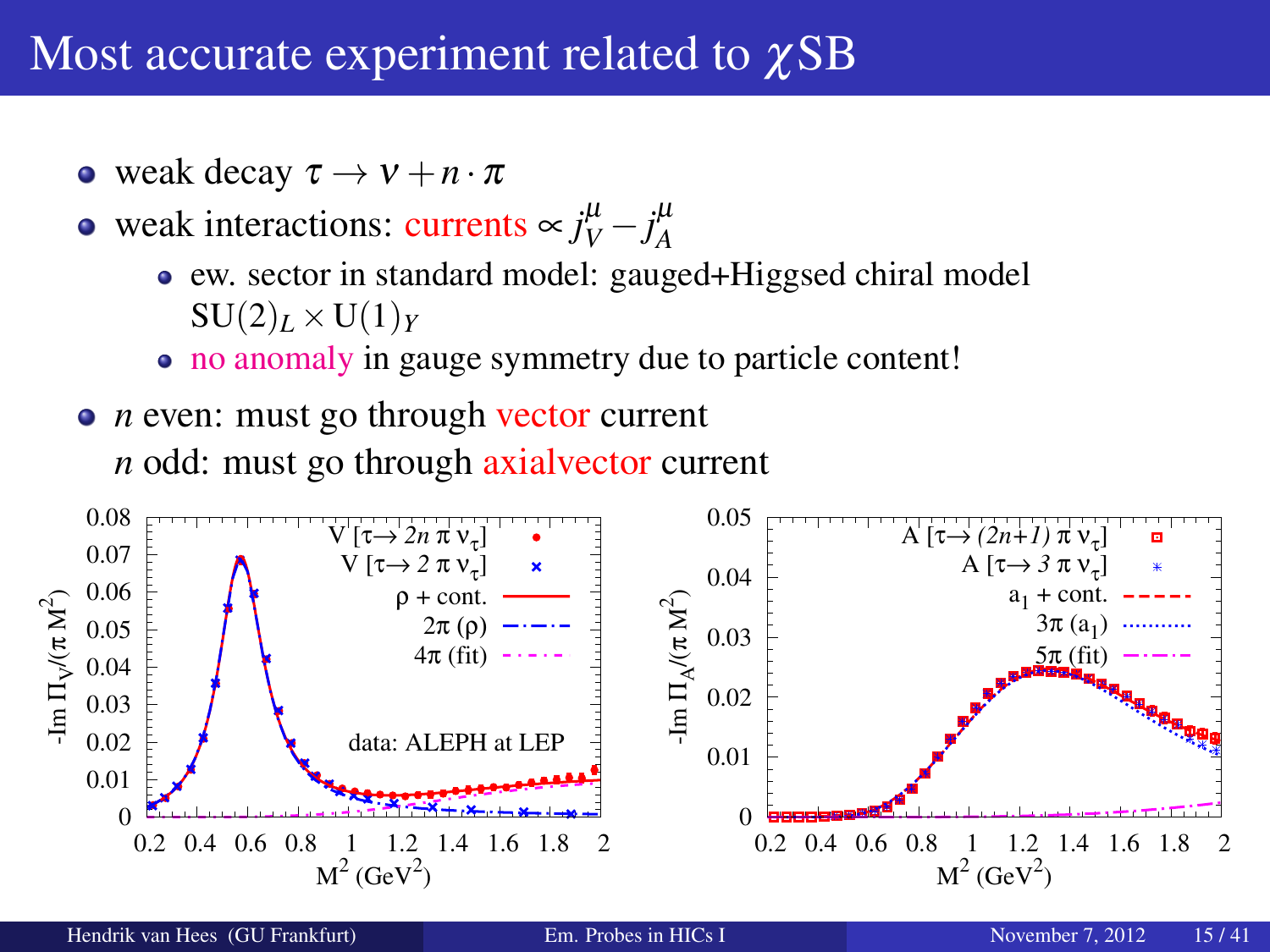- classical field theory: continuous symmetry  $\Rightarrow$  conserved current
- $\hat{M} \rightarrow 0 \Rightarrow$  dilatation (or scale) symmetry
	- $x \to \lambda x$ ,  $\psi \to \lambda^{-3/2} \psi$ ,  $A^a_\mu \to \lambda^{-1} A^a_\mu$
	- dilatation current:  $j_D^\mu = x_\nu \Theta^{\mu\nu}$
	- Scale invariance does not survive quantization ("Trace" Anomaly)  $\partial_{\mu}j_{D}^{\mu}=\Theta_{\mu}{}^{\mu}=-\frac{\beta(\alpha_{s})}{4\alpha_{s}}$  $\frac{\partial (\alpha_s)}{\partial \alpha_s} A^a_{\mu\nu} A^{a\mu\nu}$
	- $\theta$   $\beta(\alpha_s)$ : Gell-Mann-Low function, rules the running of the coupling with renormalization scale
	- Not a "bug" but a feature: hadrons get most of their mass from it!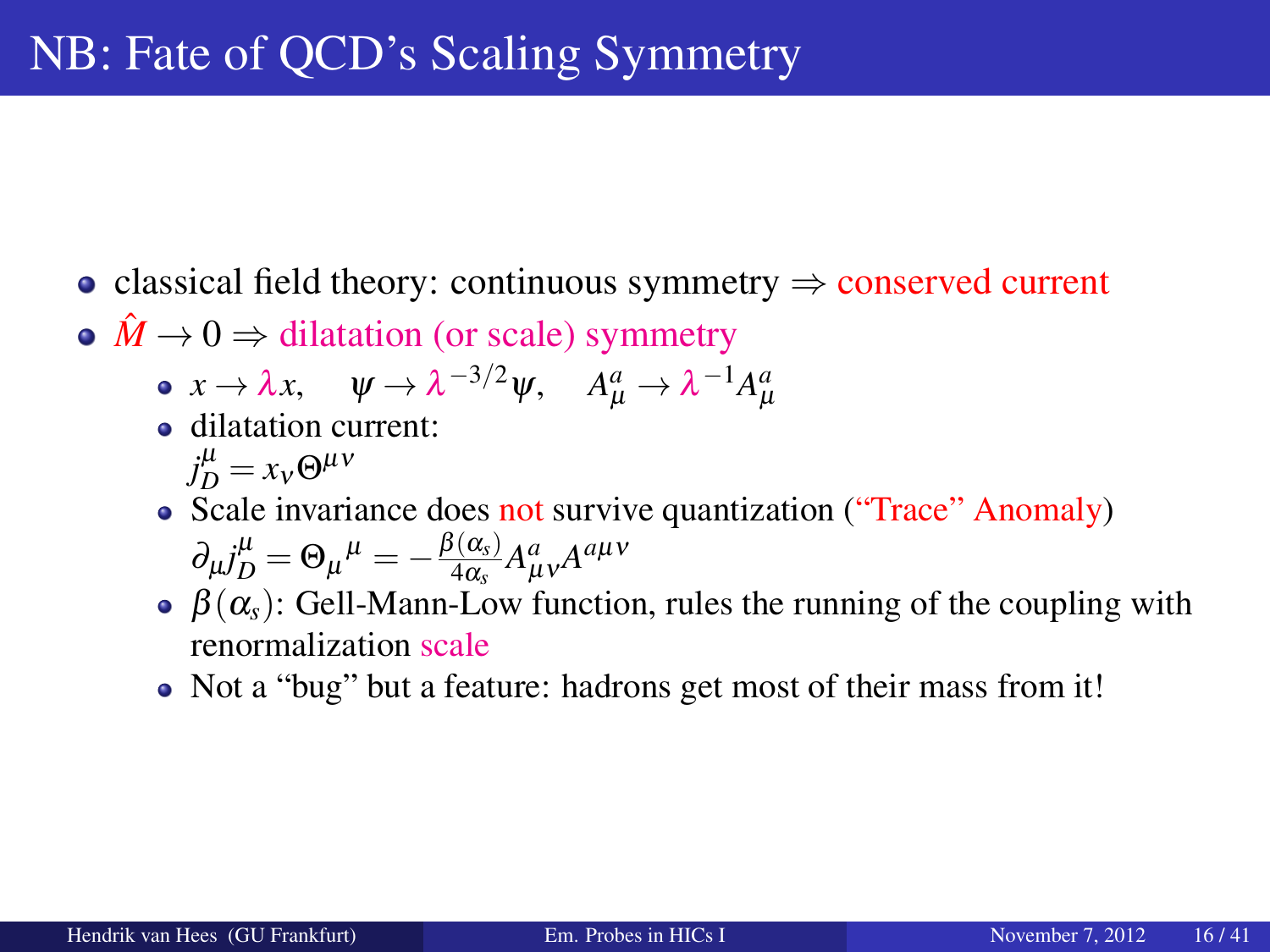## Phenomenology from Chiral Symmetry

- Use (approximate) chiral symmetry to build effective models
- Ward identities
	- $\text{PCAC: } \left\langle 0 \left| \partial^{\mu} j_{A\mu}^{k} \right| \pi^{j}(\vec{k}) \right\rangle = \text{i} F_{\pi}^{2} m_{\pi}^{2} \delta^{kj}$
	- $m_{\pi}^2 F_{\pi}^2 = -(m_u + m_d) \langle 0 | \overline{u}u | 0 \rangle$ (Gell-Mann-Oakes-Renner relation)
- Spontaneous breaking causes splitting of chiral partners:

<span id="page-16-0"></span>

Hendrik van Hees (GU Frankfurt) [Em. Probes in HICs I](#page-0-0) November 7, 2012 17 / 41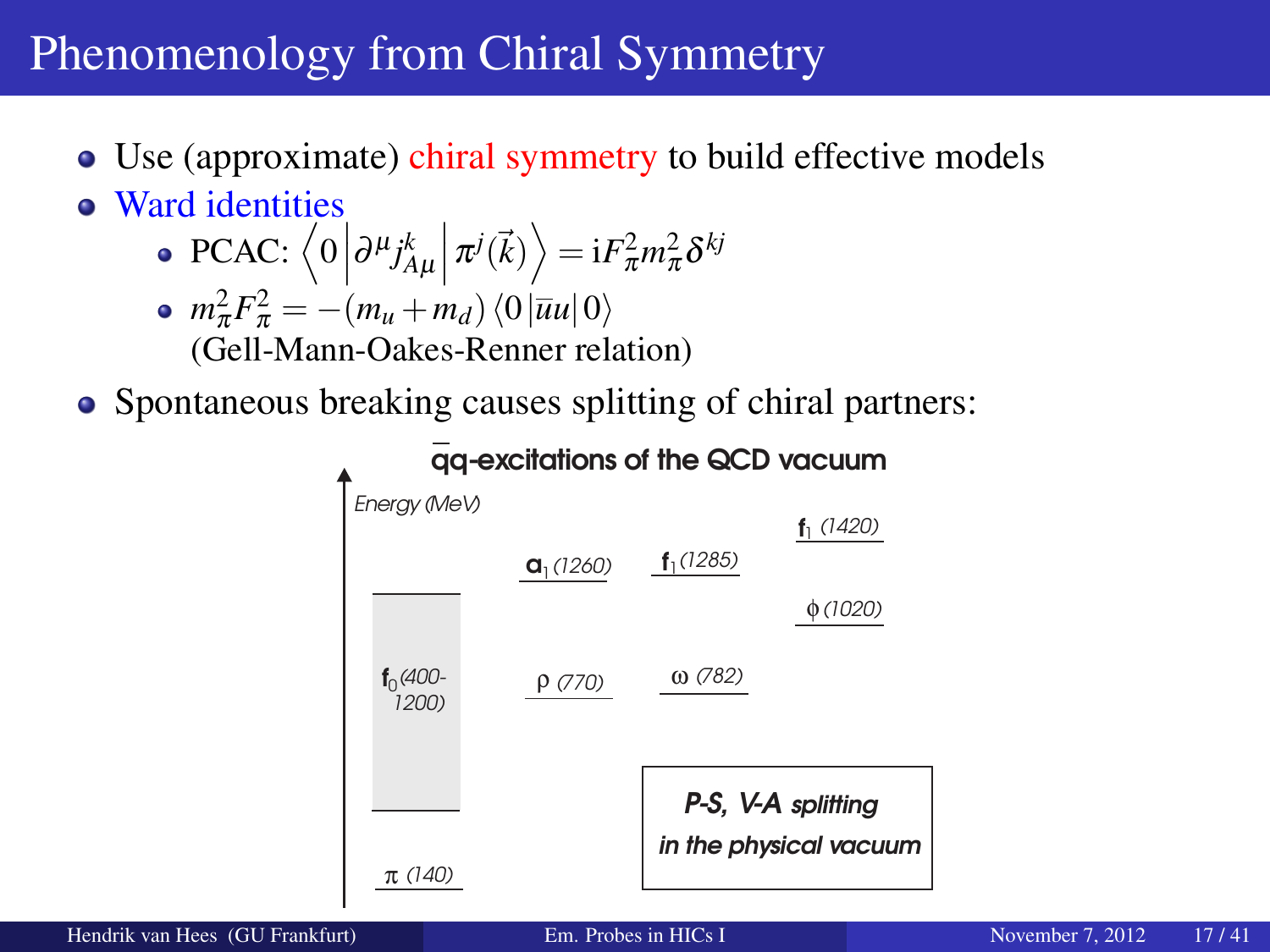#### Finite Temperature/Density: Idealized theory picture

#### $\phi$  partition sum: *Z*(*V*,*T*, μ<sub>*q*</sub>,  $\Phi$ ) = Tr{exp[−(H[ $\Phi$ ] − μ<sub>*q*</sub>N)/*T*]}



[\[CSHY85,](#page-33-2) [Lv87,](#page-36-1) [LeB96,](#page-36-2) [KG06\]](#page-35-3)

<span id="page-17-0"></span>Hendrik van Hees (GU Frankfurt) [Em. Probes in HICs I](#page-0-0) November 7, 2012 18 / 41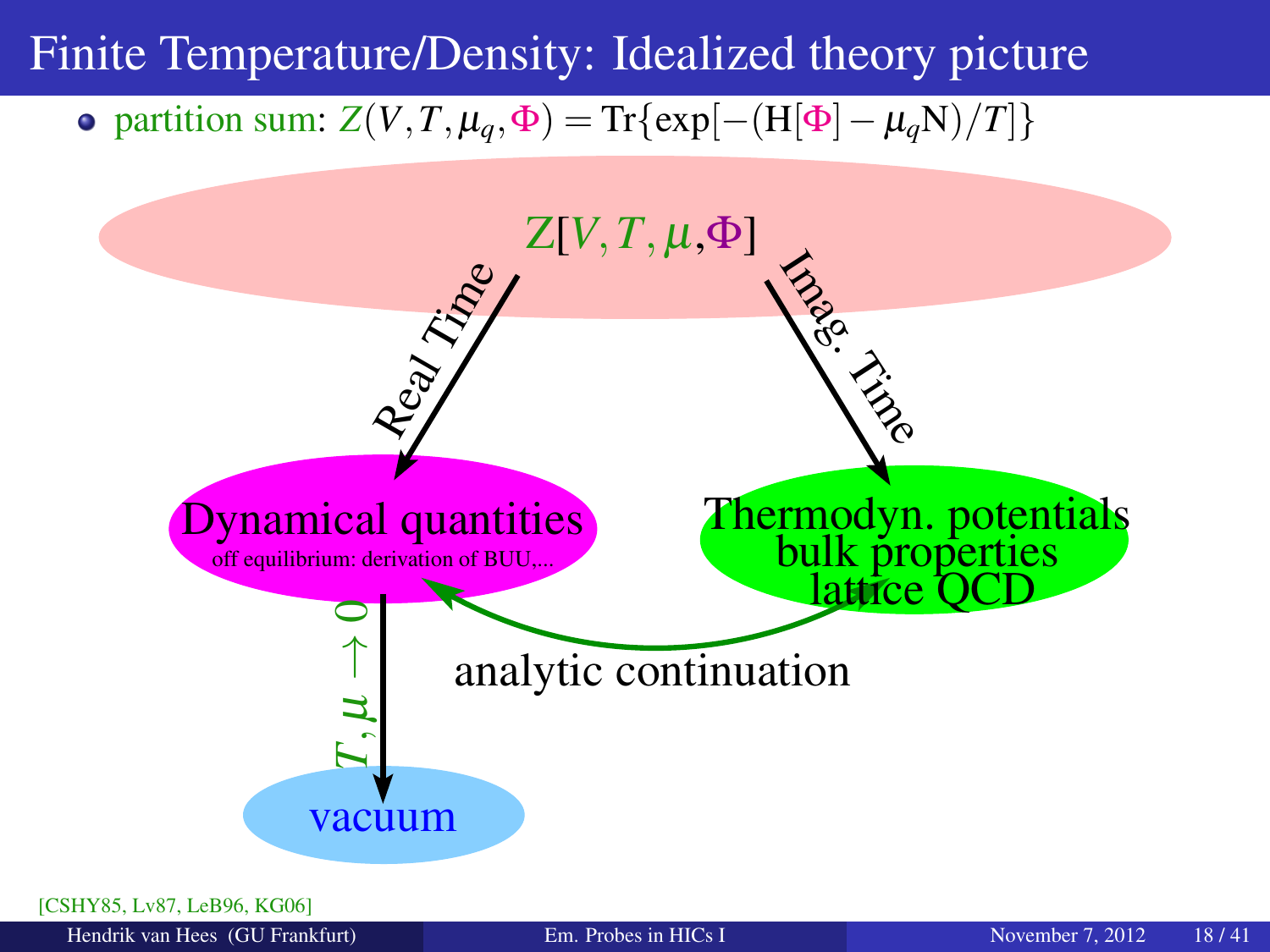- Asymptotic freedom
	- quark condensate melts at high enough temperatures/densities
- all bulk properties from partition sum:

$$
Z(V,T,\mu_q) = \text{Tr}\{\exp[-(H-\mu_q N)/T]\}
$$

- Free energy:  $\Omega = -\frac{T}{V}$  $\frac{I}{V}$ ln Z =  $-P$
- Quark condensate:  $\left\langle \overline{\psi}_q \psi_q \right\rangle_{T,\mu_q} = \frac{V}{T}$ *T* ∂*P* ∂*m<sup>q</sup>*
- Lattice QCD (at  $\mu_q = 0$ )
	- chiral symmetry  $\Leftrightarrow \langle \overline{\psi} \psi \rangle$
	- deconfinement transition  $\Leftrightarrow$  Polyakov Loop tr $\left\langle P \exp(\mathrm{i} \int_0^\beta \mathrm{d} \tau A^0) \right\rangle$
	- Chiral symmetry restoration and deconfinement transition at same *T<sup>c</sup>*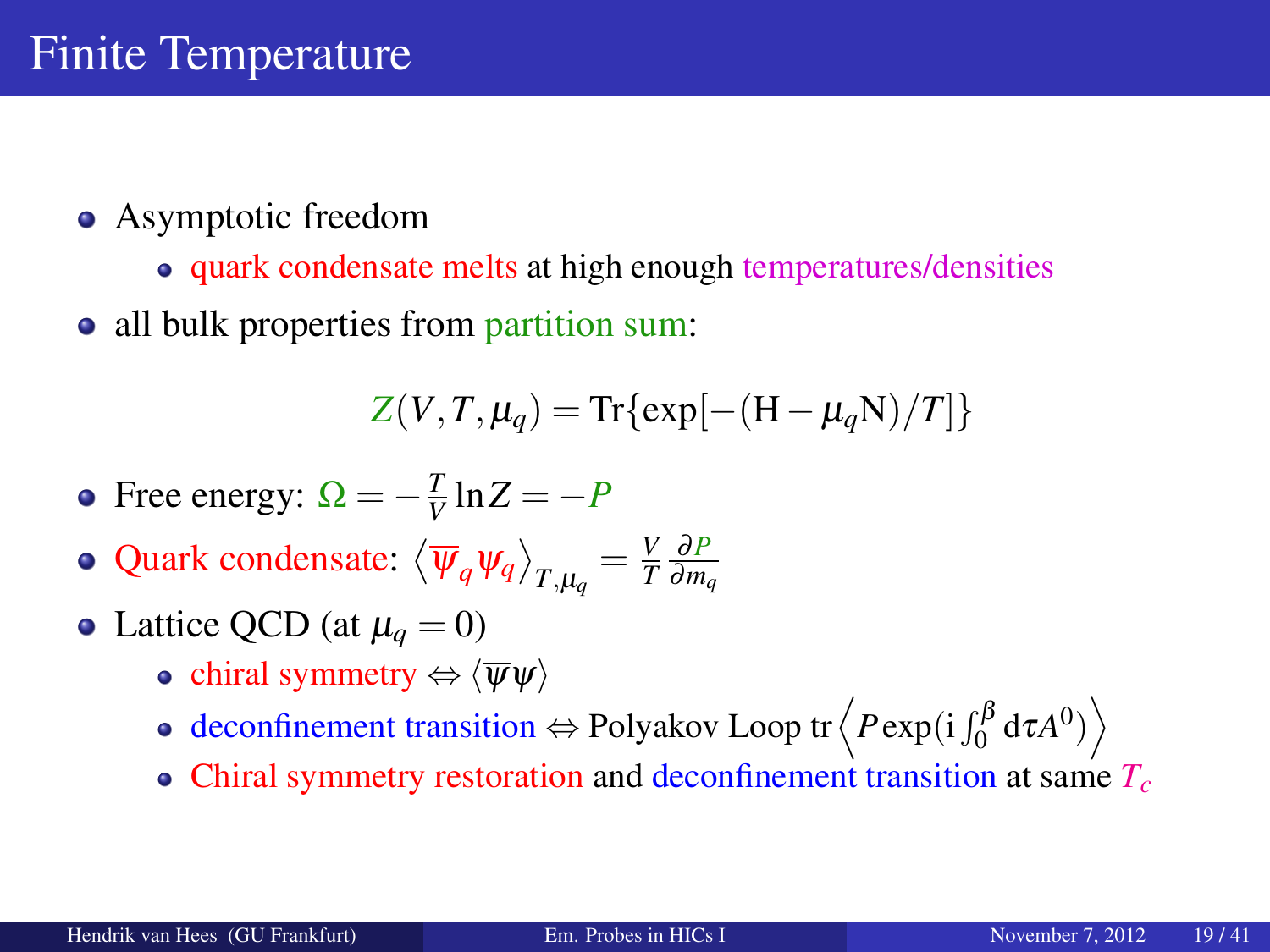### Vector-Axialvector Mixing in the Medium

- in the medium: vector-axialvector currents mix
- due to thermal pions
- possible mechanism for  $\chi$ SR!
- in low-density/temperature approximation: model independent
- **•** See [\[DEI90a,](#page-33-3) [DEI90b,](#page-33-4) [UBW02,](#page-38-0) [SYZ96,](#page-37-2) [SYZ97\]](#page-38-1)



Hendrik van Hees (GU Frankfurt) [Em. Probes in HICs I](#page-0-0) November 7, 2012 20/41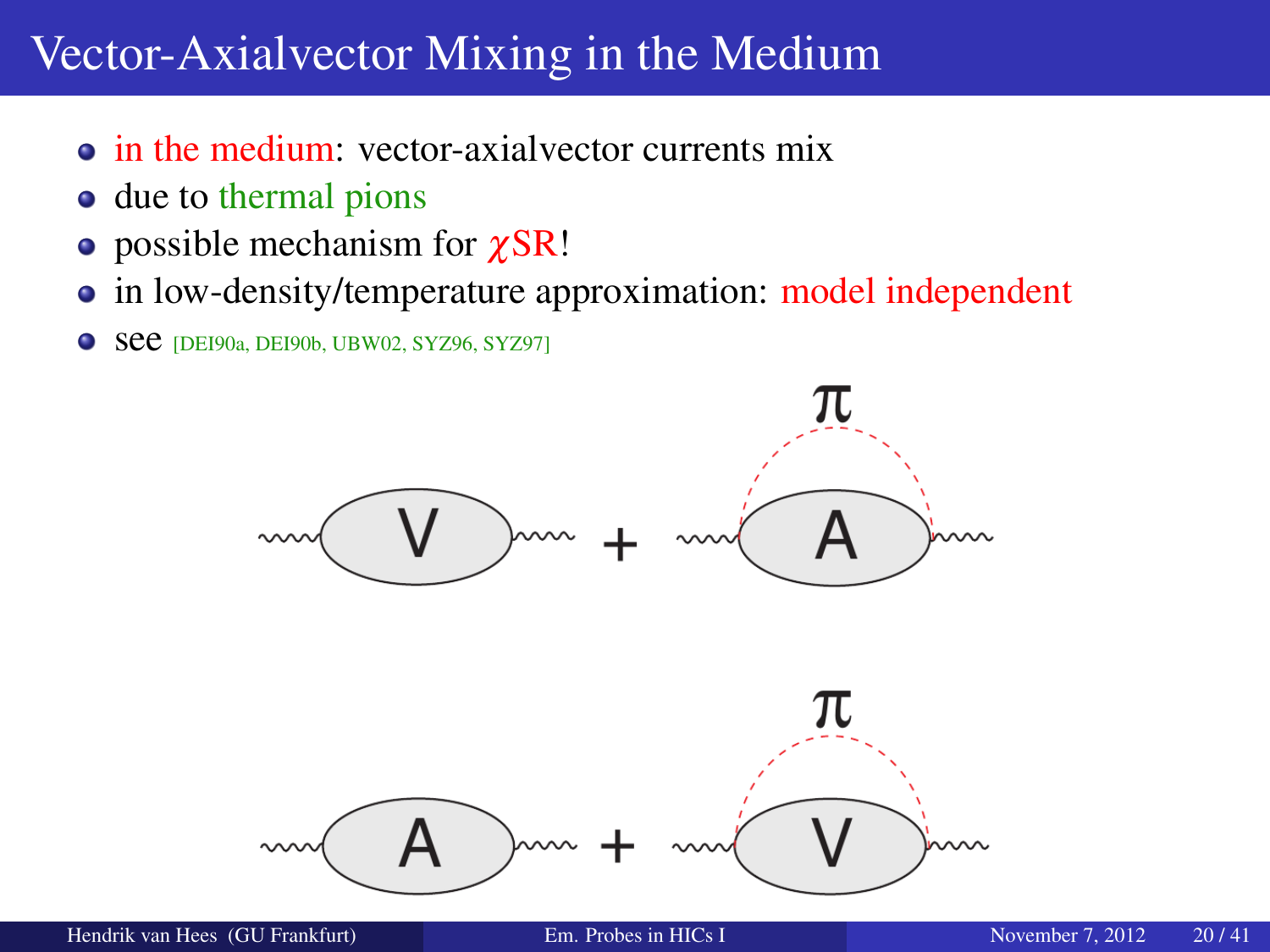# The QCD Phase Diagram

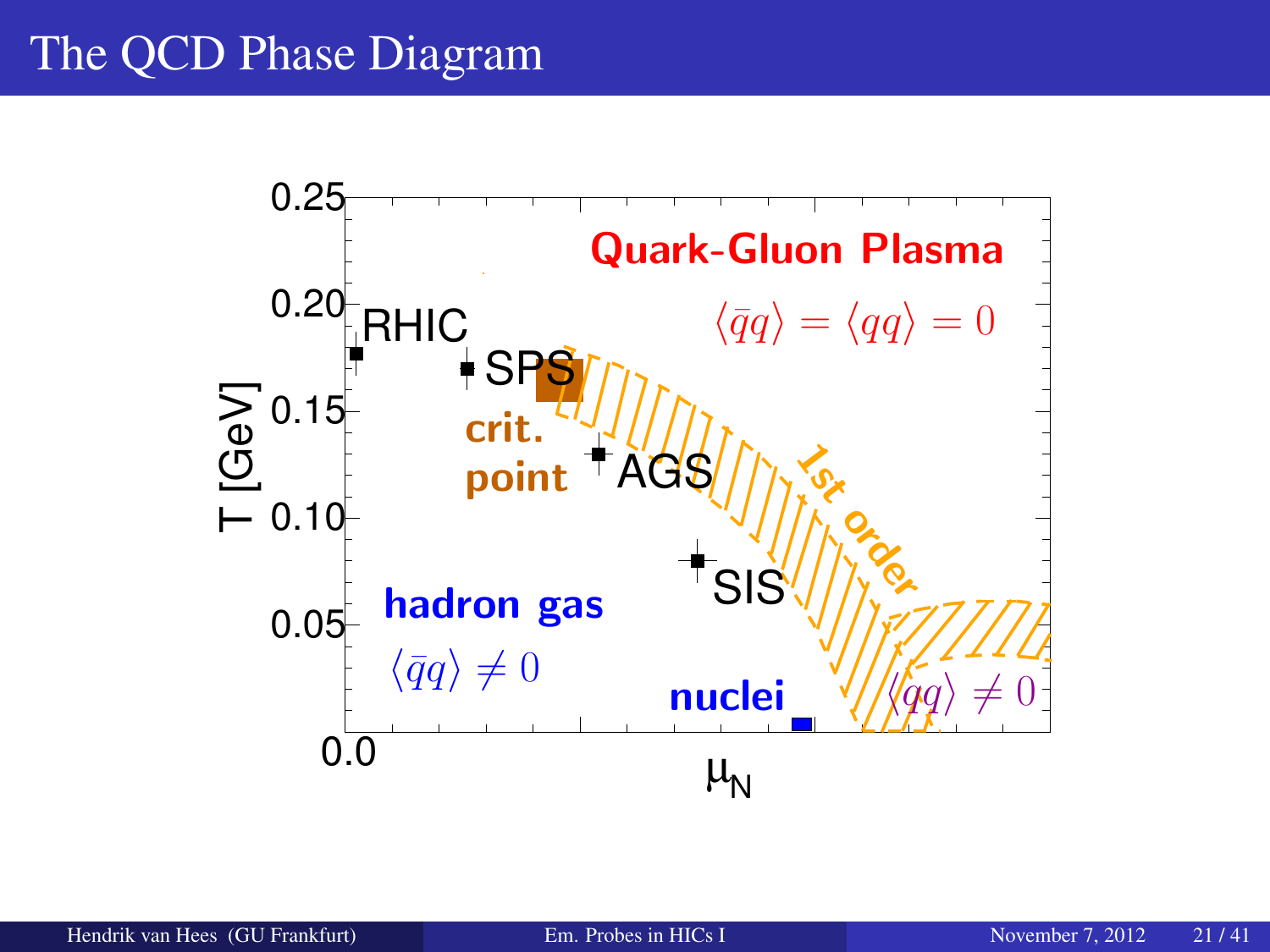- radiation of dileptons from thermalized strongly interacting particles
- dileptons escape fireball without any final-state interactions
- calculation exact concerning strong interactions
- leading-order  $\mathscr{O}(\alpha^2)$  in QED

<span id="page-21-0"></span>
$$
H_{em} = e \int d^3 \vec{x} J_\mu(t, \vec{x}) A^\mu(t, \vec{x}), \quad A^\mu(t, \vec{x}) = \frac{\varepsilon^\mu}{2\omega V} \exp(ik \cdot x)
$$

 $J_{\mu}$ : exact Heisenberg em. current operator of quarks or hadrons  $e = \sqrt{4\pi\alpha}, \alpha \simeq 1/137$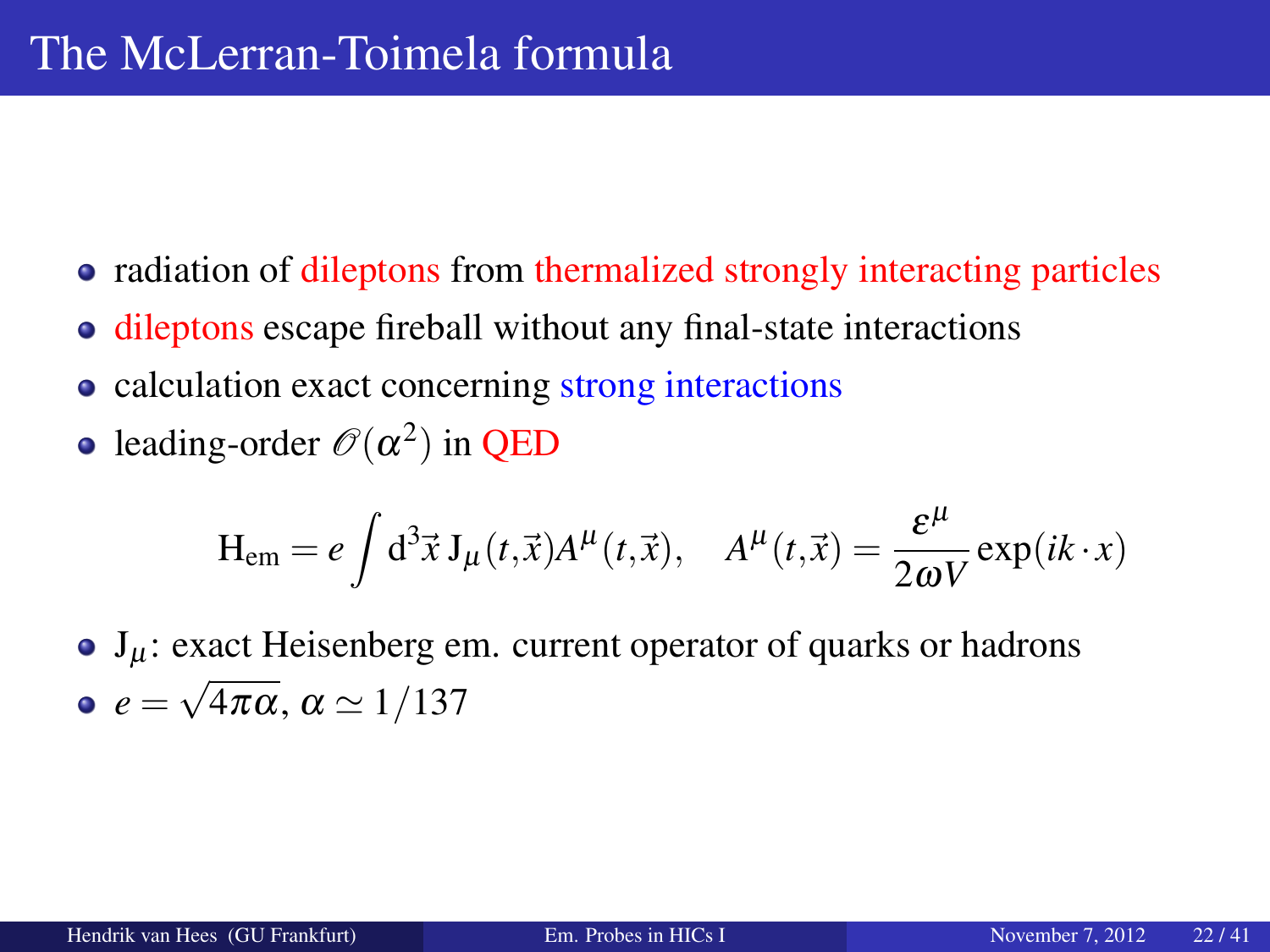## The McLerran-Toimela formula



- Fermi's golden rule ⇒ transition-matrix element for process  $|i\rangle \rightarrow |f'\rangle = |f\rangle + |f'+f^{-}(k)\rangle$
- OED Feynman rules

$$
S_{f'i} = \left\langle f \left| \int d^4x \, J_\mu(x) \right| i \right\rangle D_\gamma^{\mu\nu}(x, x') e \overline{u}_\ell(x') \gamma_\mu \nu_\ell(x')
$$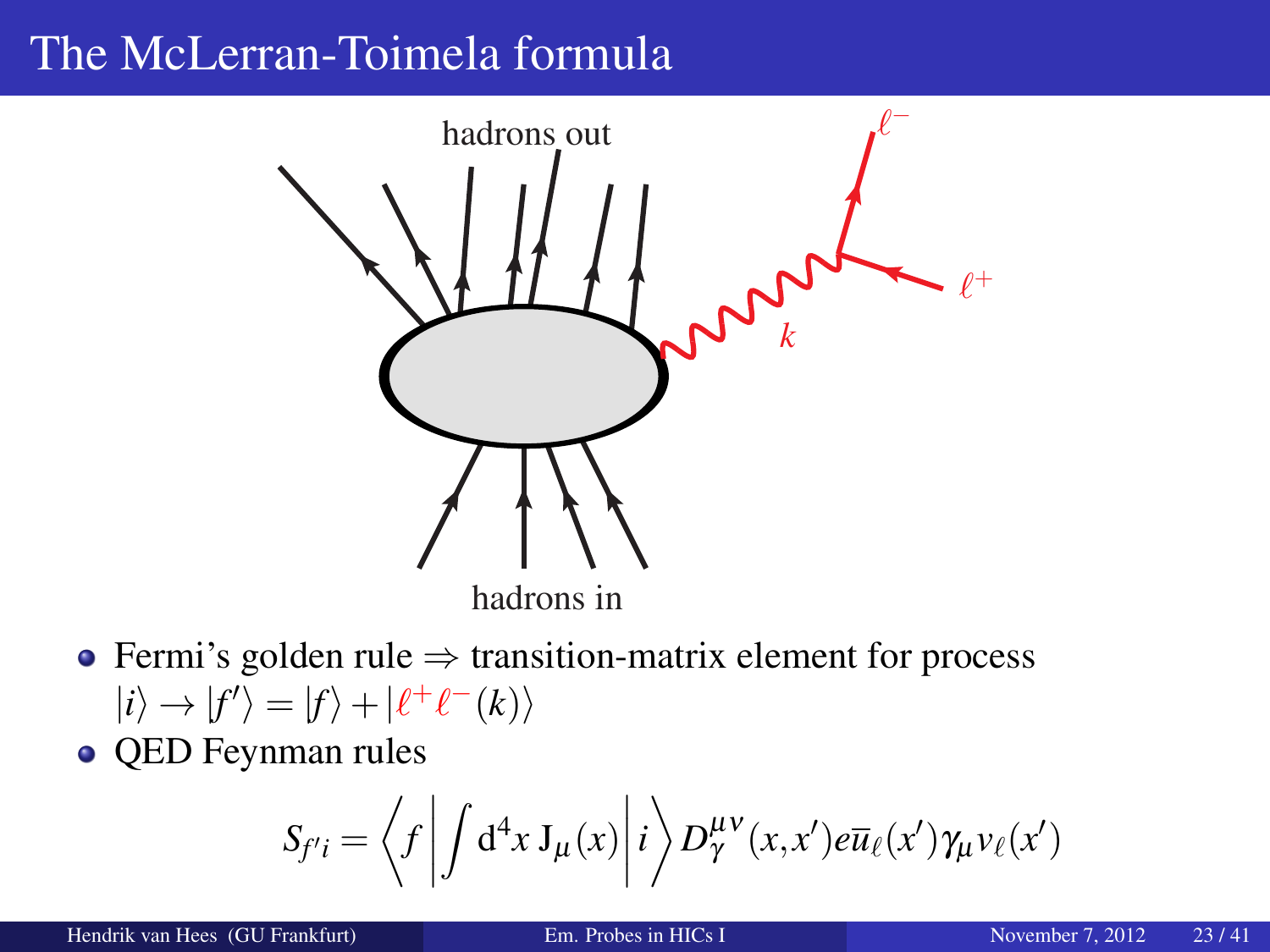### The McLerran-Toimela formula

Fourier transformation: energy-momentum conservation  $|f'\rangle = |f, \ell^+ \ell^-(k)\rangle$ 

$$
S_{fi} = T_{fi} (2\pi)^4 \delta^{(4)} (P_f + k - P_i)
$$

• Fermi's trick: Rate

$$
R_{f'i} = \frac{|S_{f'i}|^2}{\tau V} = (2\pi)^4 \delta^{(4)}(P_f + k - P_i)|T_{f'i}|^2
$$

- summing over  $|f\rangle$  and polarizations of dilepton states
- averaging over initial hadron states: heat bath (grand canonical)

$$
\rho = \frac{1}{Z} \exp[-\beta (H_{QCD} - \mu_B Q_{baryon})]
$$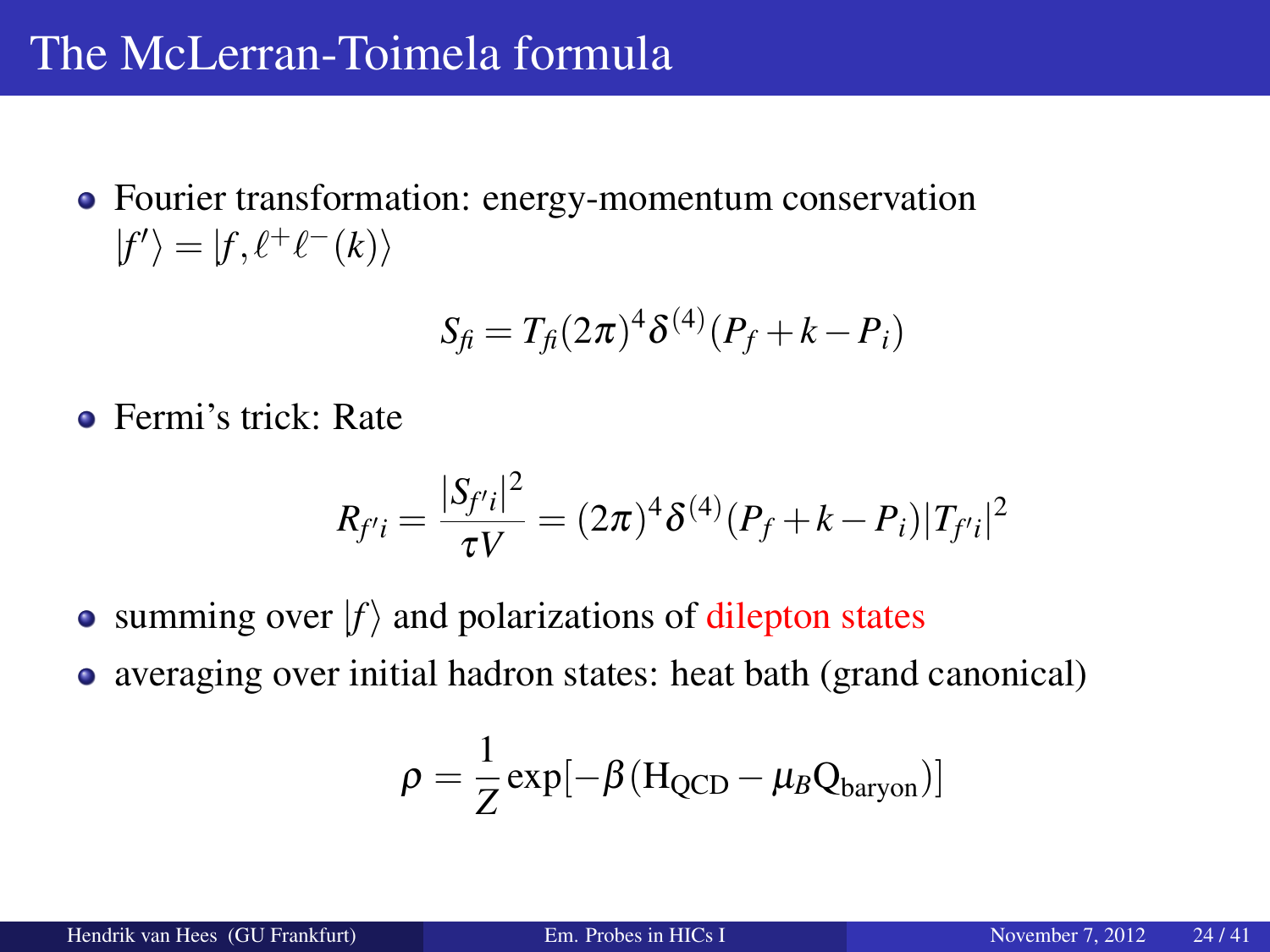$\bullet$  result (derivation see  $(GK91)$ , Appendices)

$$
\frac{dR_{ll}}{d^4k} = -\frac{\alpha^2}{3\pi^3} \frac{k^2 + 2m_{\ell}^2}{(k^2)^2} \sqrt{1 - \frac{4m_{\ell}^2}{k^2}} g_{\mu\nu} n_B(k^0) \operatorname{Im} \Pi_{\text{ret}}^{\mu\nu}(k)
$$

em. current-current correlator

$$
\mathrm{i} \Pi^{\mu\nu}_{\mathrm{ret}}(k) := \int \mathrm{d}^4x \, \exp(\mathrm{i} k \cdot x) \, \langle [\mathrm{J}^\mu, \mathrm{J}^\nu] \rangle_{T,\mu_\text{B}} \, \Theta(x^0)
$$

- in principle measureable: in linear response approximation Green's function for lepton current running through medium
- $k^2 = M^2 > 0$  invariant mass of dilepton
- probing medium with photons: same correlator for  $k^2 = M^2 = 0$
- then correlator  $\Leftrightarrow$  dielectric function  $\varepsilon(\omega)$  in electrodynamics!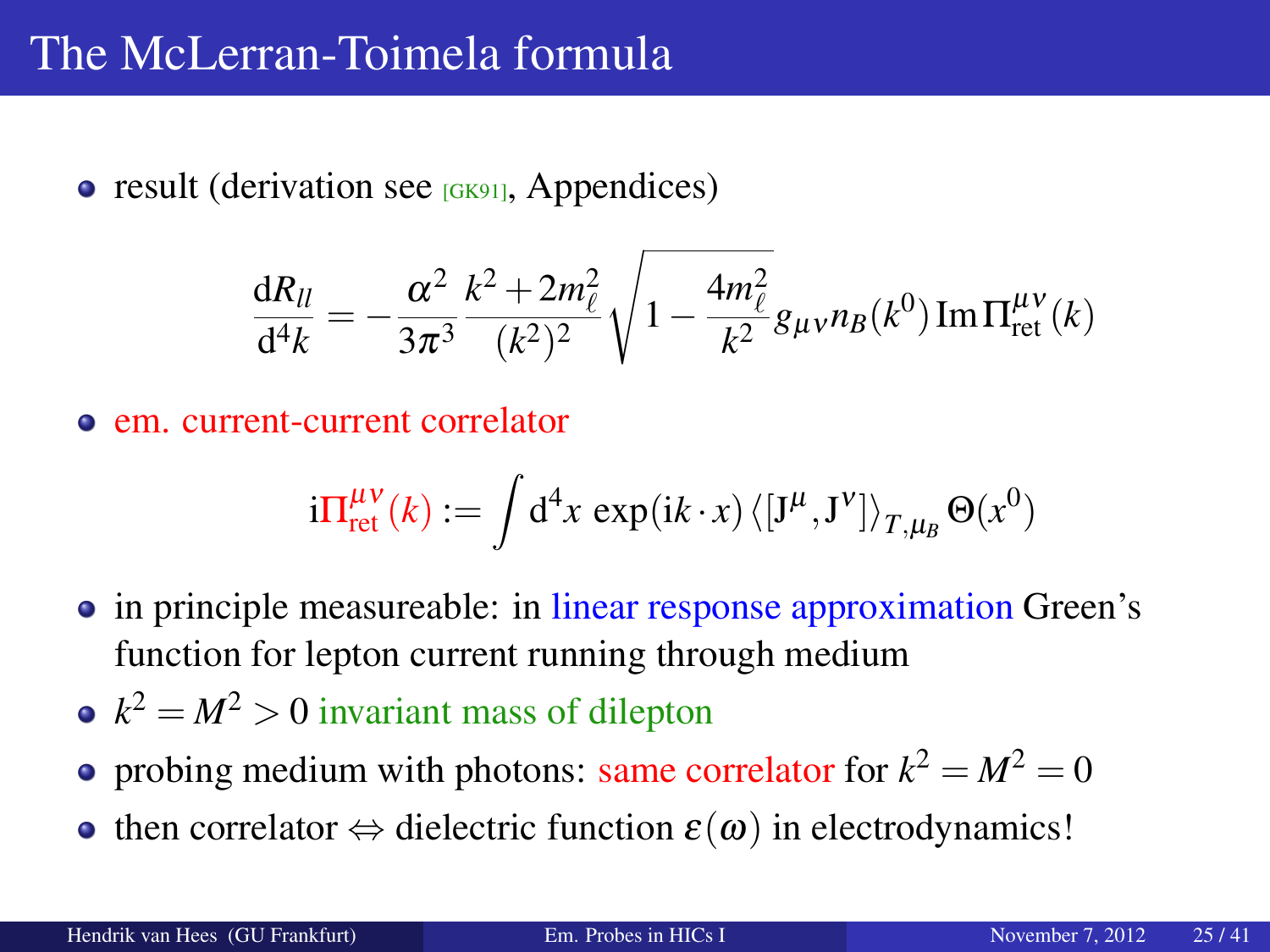#### • for real photons

$$
\omega \frac{\mathrm{d}R}{\mathrm{d}^3 \vec{k}} = -\frac{\alpha g_{\mu\nu}}{2\pi^2} \mathrm{Im} \Pi_{\mathrm{ret}}^{\mu\nu}(k), \quad \omega = k^0 = |\vec{k}|
$$

• NB: Phenomenological effective hadronic model: vector-meson dominance model

• em. current 
$$
\propto V^{\mu}
$$
 (with  $V \in \{\rho, \omega, \phi\}$ )  

$$
\Sigma^{\gamma}_{\mu\nu} = \mathbf{U} \mathbf{V} \mathbf{C} \mathbf{V} \mathbf{C} \mathbf{V} \mathbf{V}
$$

- Dilepton/photon rates:  $\propto A_V = -2 \text{Im} D_V^{(\text{ret})}$ *V* (vector-meson spectral function!)
- measuring in-medium vector-meson spectral function!?!
- $\bullet \rightarrow$  Lecture II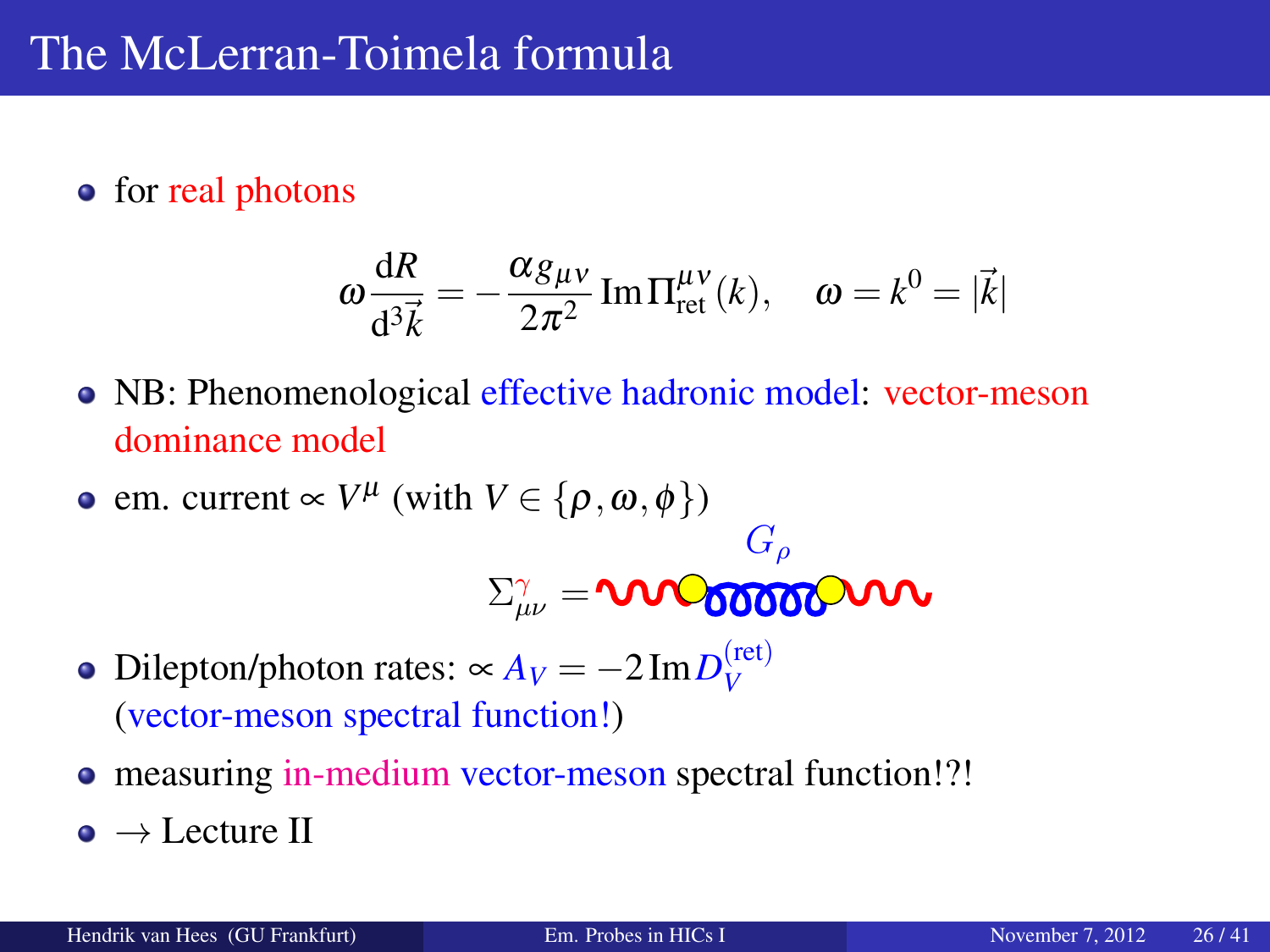- based on **LPM981**
- calculate current correlator, e.g., the vector part of the em. current

$$
j_{\mu} = \frac{1}{2} (\overline{u} \gamma_{\mu} u - \overline{d} \gamma_{\mu} d)
$$

- $\bullet$  corresponds to the  $\rho$  meson!
- use pOCD to determine correlator

<span id="page-26-0"></span>
$$
\Pi_{\mu\nu}(k) = \left(g_{\mu\nu} - \frac{k_{\mu}k_{\nu}}{k^2}\right)\Pi(k^2)
$$

in deep spacelike region,  $Q^2 = -k^2 \gg \Lambda_{\text{QCD}}$ 

• related to time-like region  $\Rightarrow$  sum rule

$$
\Pi(k^{2}) = \Pi(0) + cQ^{2} + \frac{Q^{4}}{\pi} \int_{0}^{\infty} ds \frac{\text{Im}\,\Pi(s)}{s^{2}(s+Q^{2}-i\epsilon)}
$$

 $\bullet$  dispersion relation: spectral function Im $\Pi$ !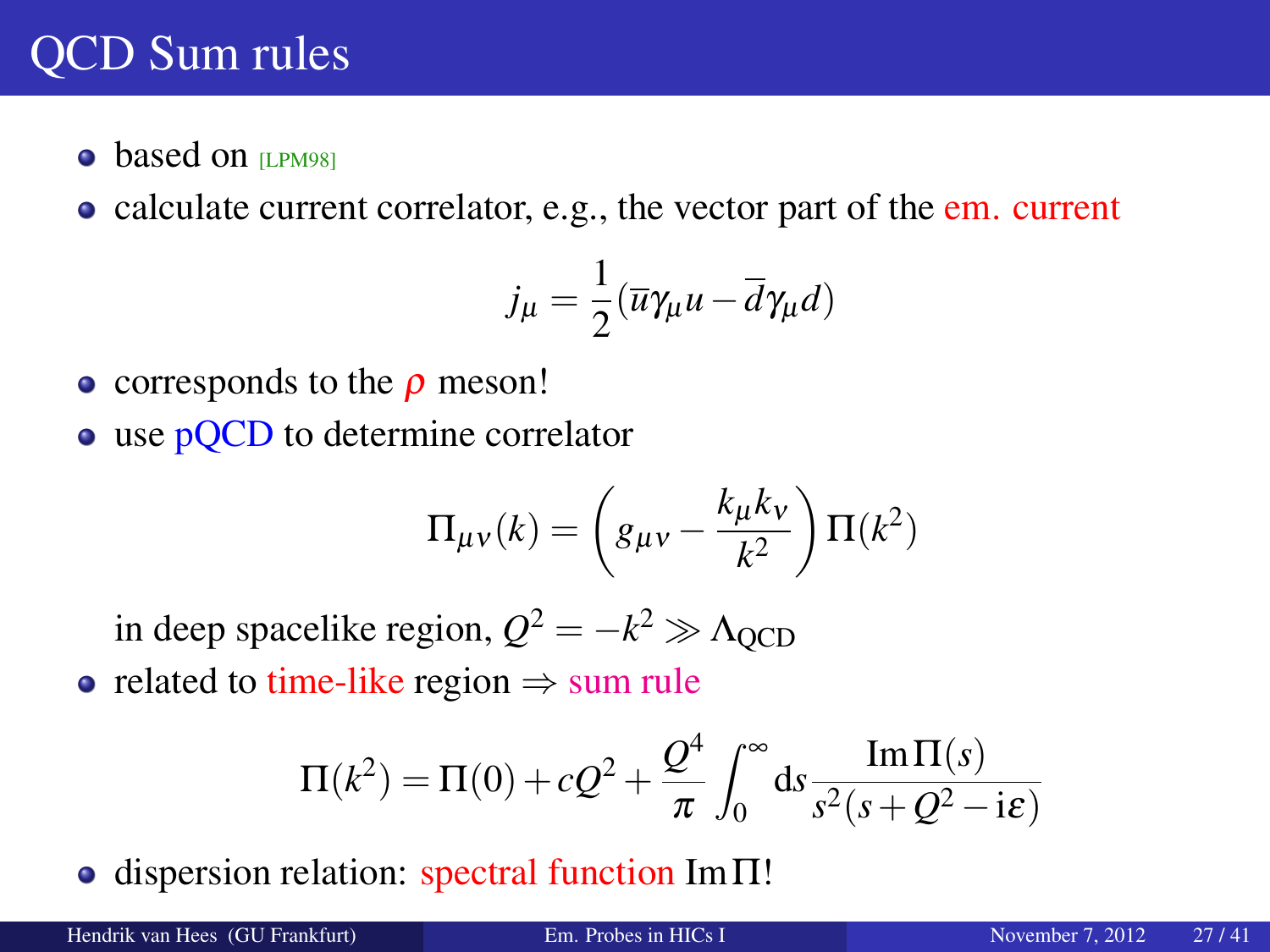• left-hand side of sum rule

•  $pQCD$  + chiral models for baryon-pion interactions [see, e.g., [\[DGH92\]](#page-33-1)]

$$
R(Q^2) := \frac{\Pi(k^2 = -Q^2)}{Q^2} = -\frac{1}{8\pi^2} \left(1 + \frac{\alpha_s}{\pi}\right) \ln\left(\frac{Q^2}{\mu^2}\right) + \frac{1}{Q^4} m_q \langle \overline{q}q \rangle + \frac{1}{24Q^4} \left\langle \frac{\alpha_s}{\pi} F_{\mu\nu}^a F^{a\mu\nu} \right\rangle - \frac{112}{81Q^6} \kappa \langle \overline{q}q \rangle^2
$$

• additional cold-nuclear matter contributions

$$
\Delta R(Q^2) = \frac{m_N}{4Q^4} A_2 \rho_N - \frac{5m_N^3}{12Q^6} A_4 \rho_N
$$

- $A_{2,4}$  from parton-distribution functions
- also condensates corrected

$$
\langle \overline{q}q \rangle = \langle \overline{q}q \rangle_{\text{vac}} + \frac{\sigma_N}{2m_q} \rho_N,
$$
  

$$
\left\langle \frac{\alpha_s}{\pi} F_{\mu\nu}^a F^{a\mu\nu} \right\rangle = \left\langle \frac{\alpha_s}{\pi} F_{\mu\nu}^a F^{a\mu\nu} \right\rangle_{\text{vac}} - \frac{8}{9} m_N^{(0)} \rho_N
$$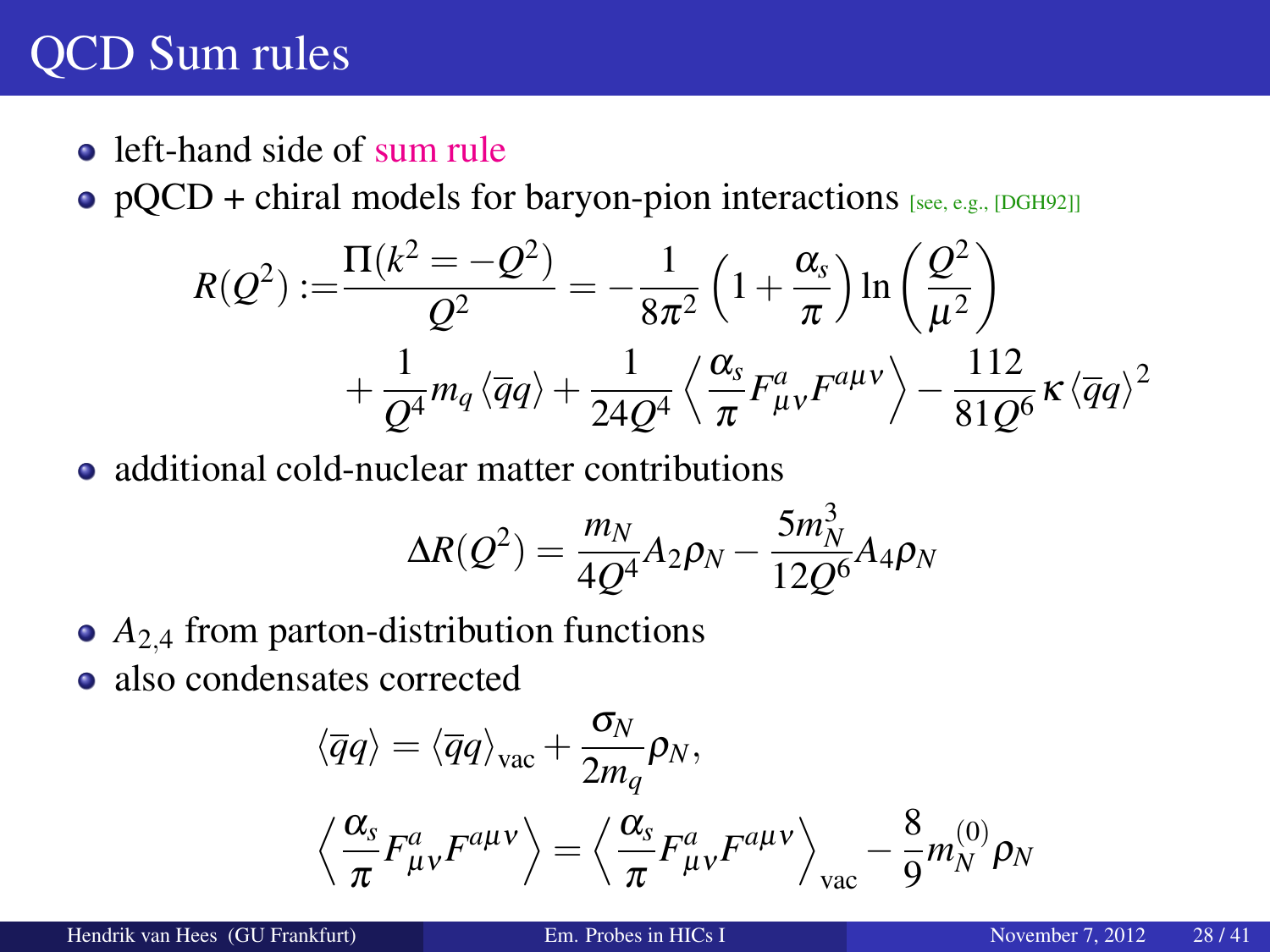- right-hand side of sum rule
- use hadronic models to fit measured vector-current correlator
- e.g., ALEPH/OPAL data of  $\tau \to \nu + 2n\pi$

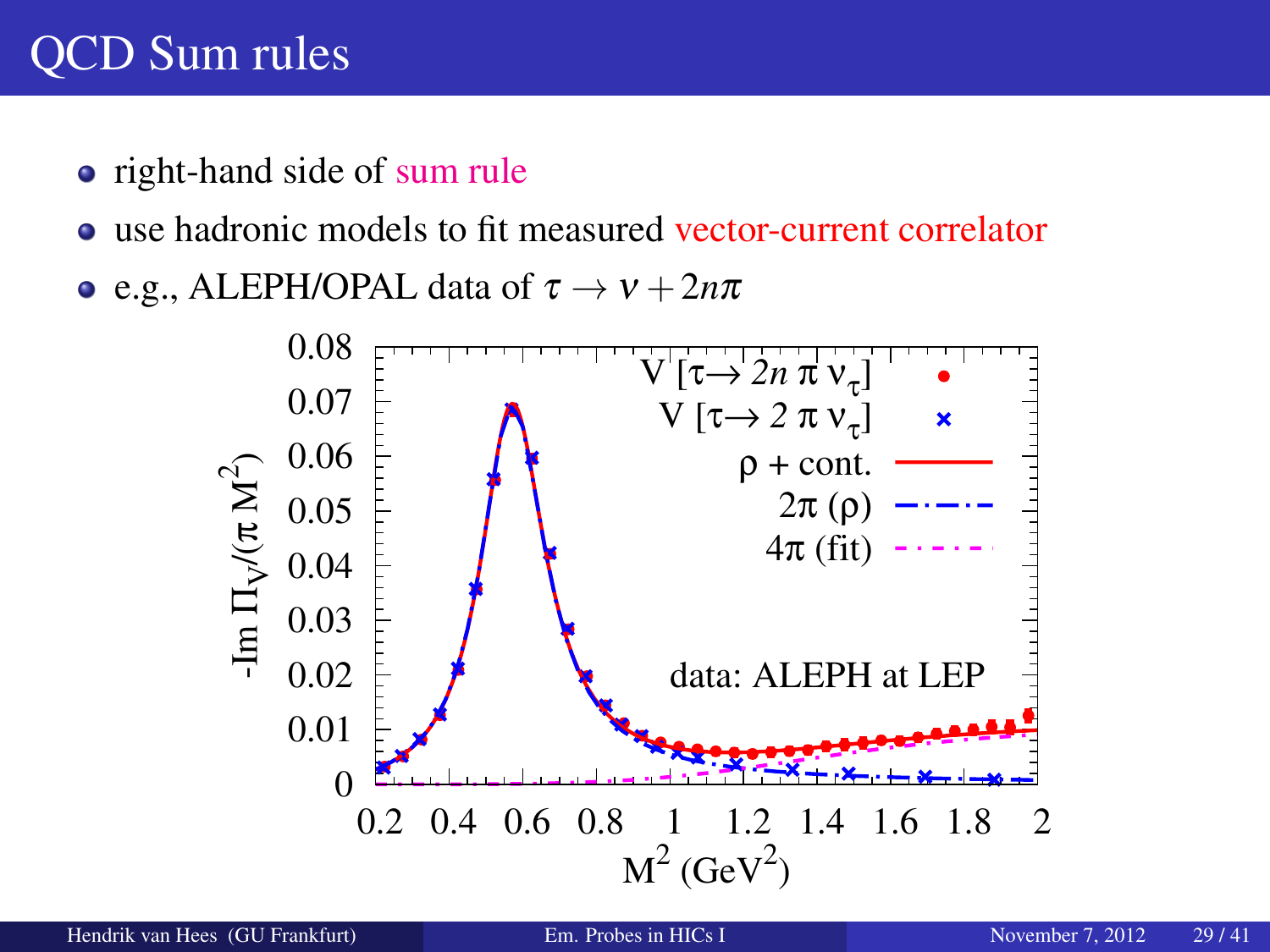$\bullet$  typical result from [\[LPM98\]](#page-36-3)



- **•** possible medium effects on  $\rho$  meson
	- dropping mass, unchanged/small width
	- unchanged mass, broadened spectrum (large width)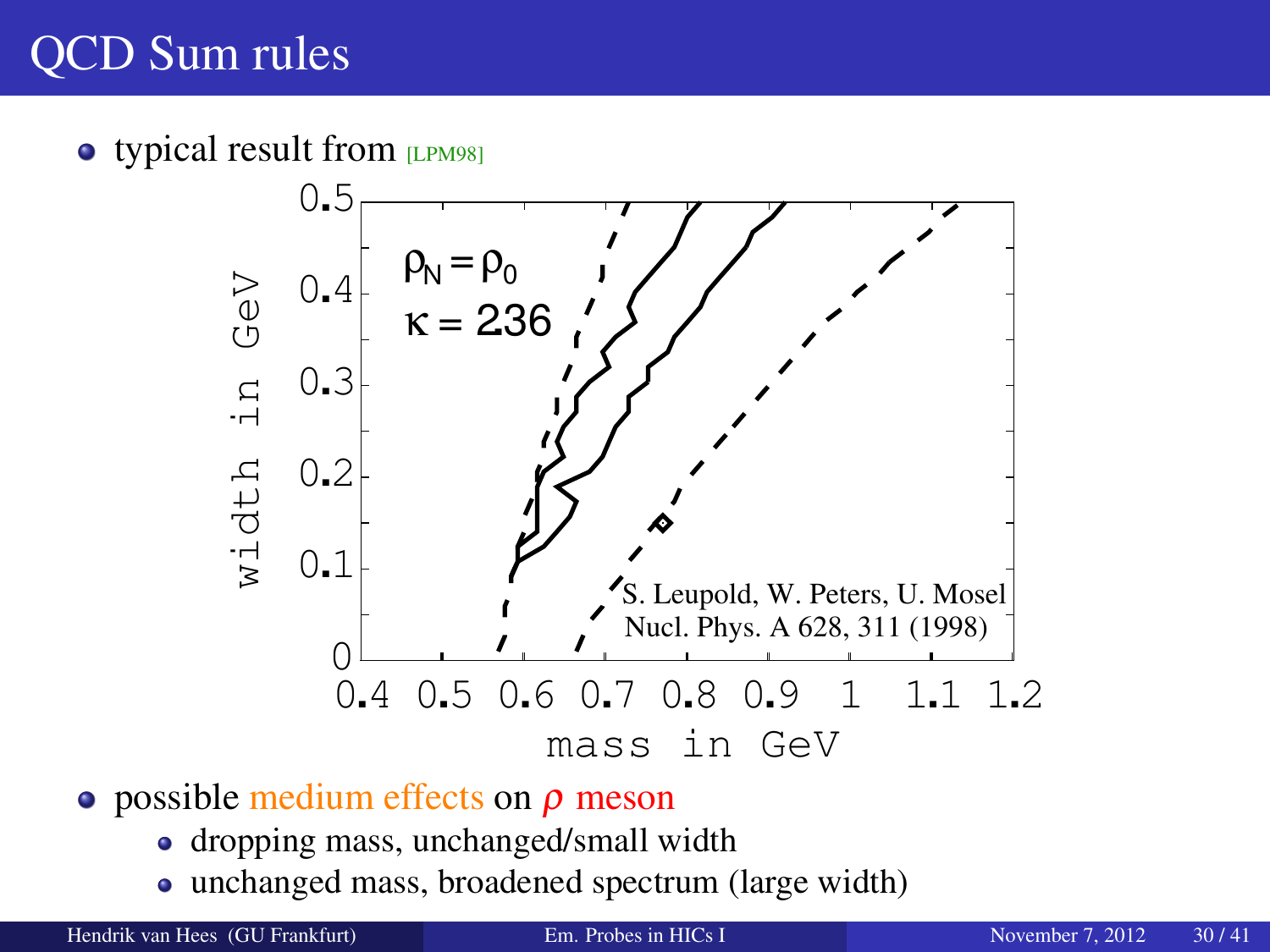# Scenarios for chiral symmetry restoration

• hadron spectrum must become degenerate between chiral partners



• models alone of little help (realization of  $\chi$ S not unique!)

- "vector manifestation"  $\rho_{\text{long}} = \chi$  partner of  $\pi \Rightarrow$  dropping mass
- "standard realization"  $ρ = χ$  partner of  $a_1$ , extreme broadening + little mass shifts
- theory "shopping list"
	- effective hadronic models (well constrained in vacuum!)
	- and concise evaluation in the medium!
	- **a** models for fireball evolution
	- must include partonic  $\rightarrow$  phase transition  $\rightarrow$  hadronic evolution
- precise  $\ell^+ \ell^-$  (γ) data from HICs mandatory!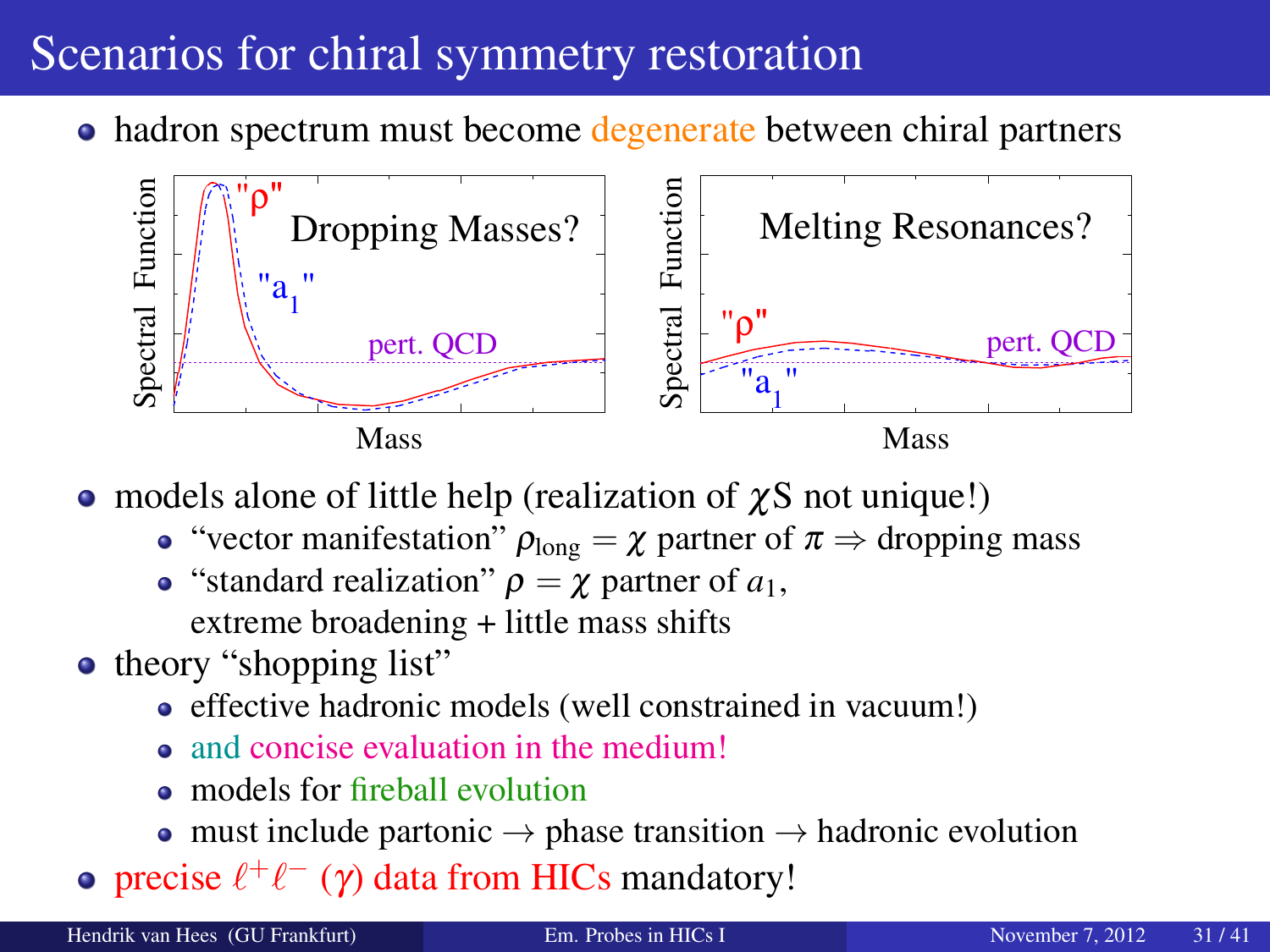### Summary

#### • Motivation for dilepton measurements in HICs

- leptons are penetrating probes
- invariant-mass spectra of  $\ell^+\ell^-$  undistorted by FSIs
- give spectral properties of electromagnetic current correlator
- related to vector-meson spectral function
- related to (approximate) chiral symmetry  $\Leftrightarrow$  chiral phase transition
- chiral-symmetry restoration (perhaps) observable!?!
- one key obsevation in HICs: enhancement of dileptons in low-mass region compared to pp collisions

#### • QCD and chiral symmetry

- fundamental symmetry: local color-gauge symmetry  $SU(3)_c$
- a lot of "accidental" global symmetries in light-quark sector
	- chiral and scaling symmetry in light-quark sector
	- $\bullet$  U(1)<sub>A</sub> symmetry and scaling symmetry anomalously broken
	- axialvector-iso-vector symmetry spontaneously broken
	- pions as Goldstone bosons
	- slightly explicitly broken by light-quark masses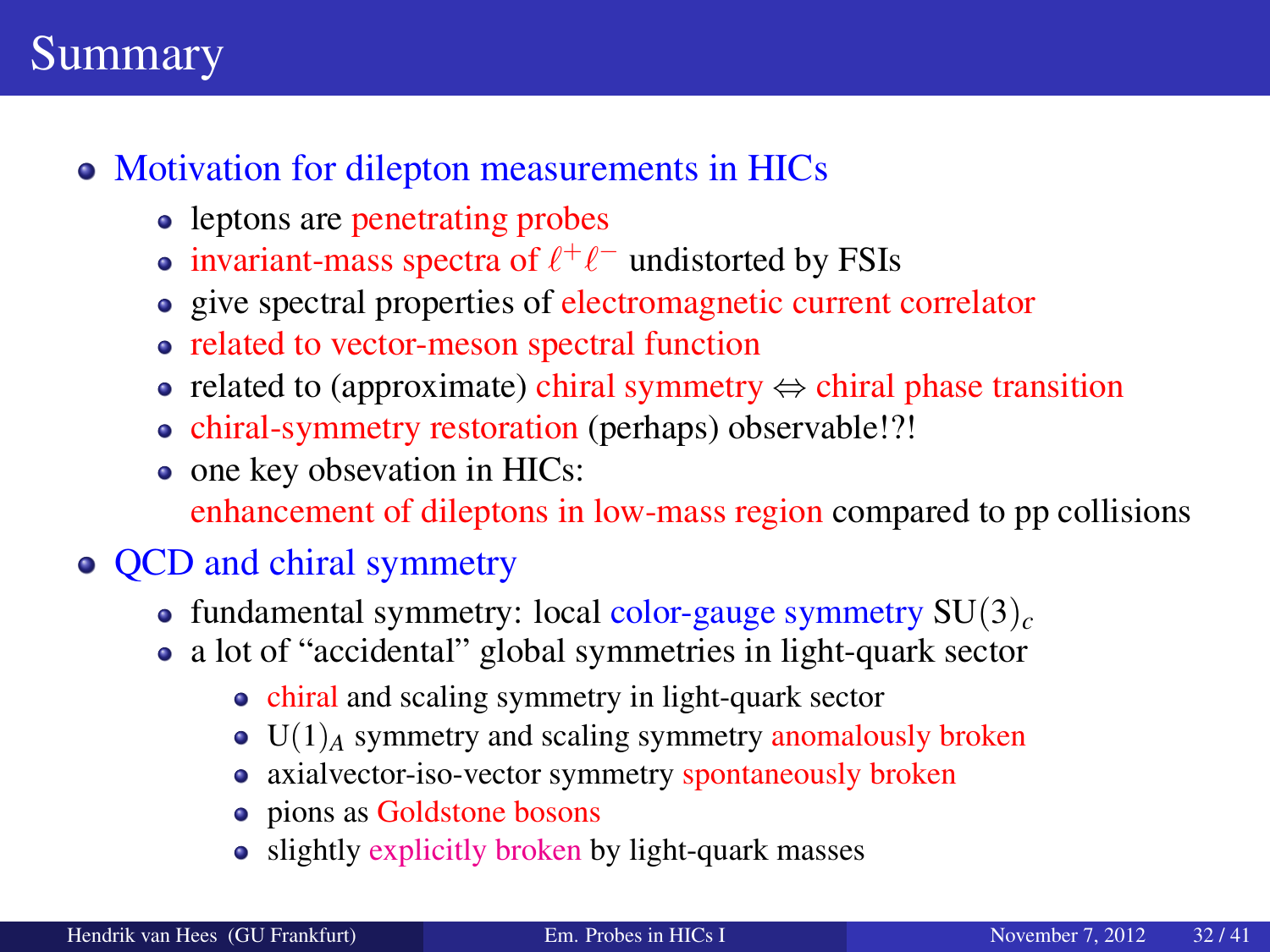#### • Fundamental results from theory

- Dilepton spectrum  $\Leftrightarrow$  em. current-correlation function
- model-independent approach: QCD sum rules
	- relate pQCD + measurable condensates at  $Q^2 = -q^2 \gg \Lambda^2$ to measureable spectral functions at  $q^2 = s > 0$
	- $\bullet$  dropping mass and resonance melting as mechanism for  $\gamma$ SR possible
	- cannot be decided theoretically from first principles
- <span id="page-32-0"></span>Need for
	- hadronic effective models in vacuum and in medium
	- evolution models of fireball (quantum transport, QMD, hydrodynamics)
	- high-precision dilepton data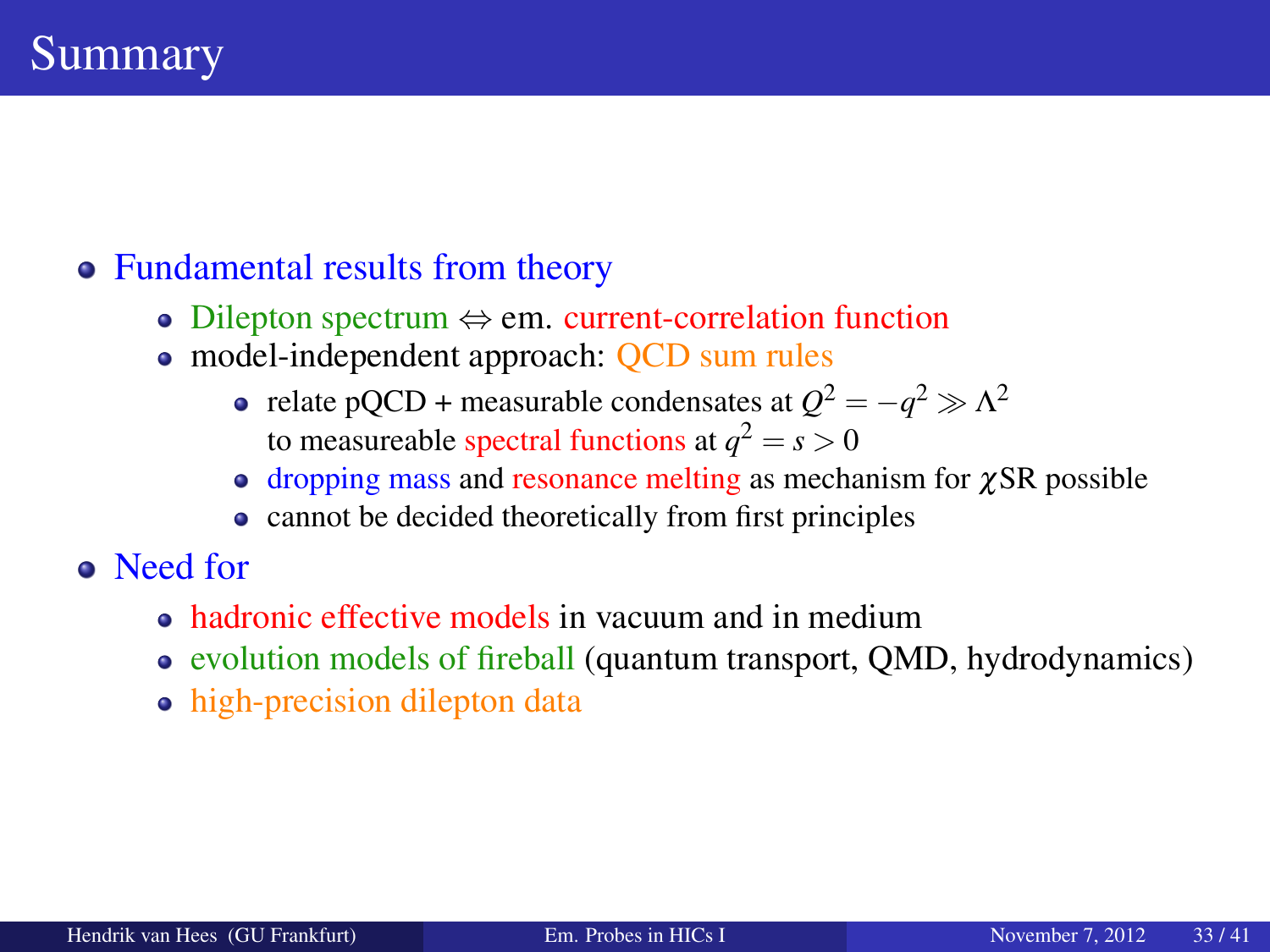<span id="page-33-2"></span>[CSHY85] K. Chou, Z. Su, B. Hao, L. Yu, Equilibrium and Nonequilibrium Formalisms made unified, Phys. Rept. 118 (1985) 1. [http://dx.doi.org/10.1016/0370-1573\(85\)90136-X](http://dx.doi.org/10.1016/0370-1573(85)90136-X)

<span id="page-33-3"></span>[DEI90a] M. Dey, V. L. Eletsky, B. L. Ioffe, Mixing of vector and axial mesons at finite temperature: an Indication towards chiral symmetry restoration, Phys. Lett. B 252 (1990) 620. [http://dx.doi.org/10.1016/0370-2693\(90\)90138-V](http://dx.doi.org/10.1016/0370-2693(90)90138-V)

- <span id="page-33-4"></span>[DEI90b] M. Dey, V. L. Eletsky, B. L. Ioffe, Mixing of vector and axial mesons at finite temperature: an Indication towards chiral symmetry restoration, Phys. Lett. B 252 (1990) 620. [http://dx.doi.org/10.1016/0370-2693\(83\)91595-2](http://dx.doi.org/10.1016/0370-2693(83)91595-2)
- <span id="page-33-1"></span><span id="page-33-0"></span>[DGH92] J. F. Donoghue, E. Golowich, B. R. Holstein, Dynamics of the Standard Model, Cambridge University press (1992).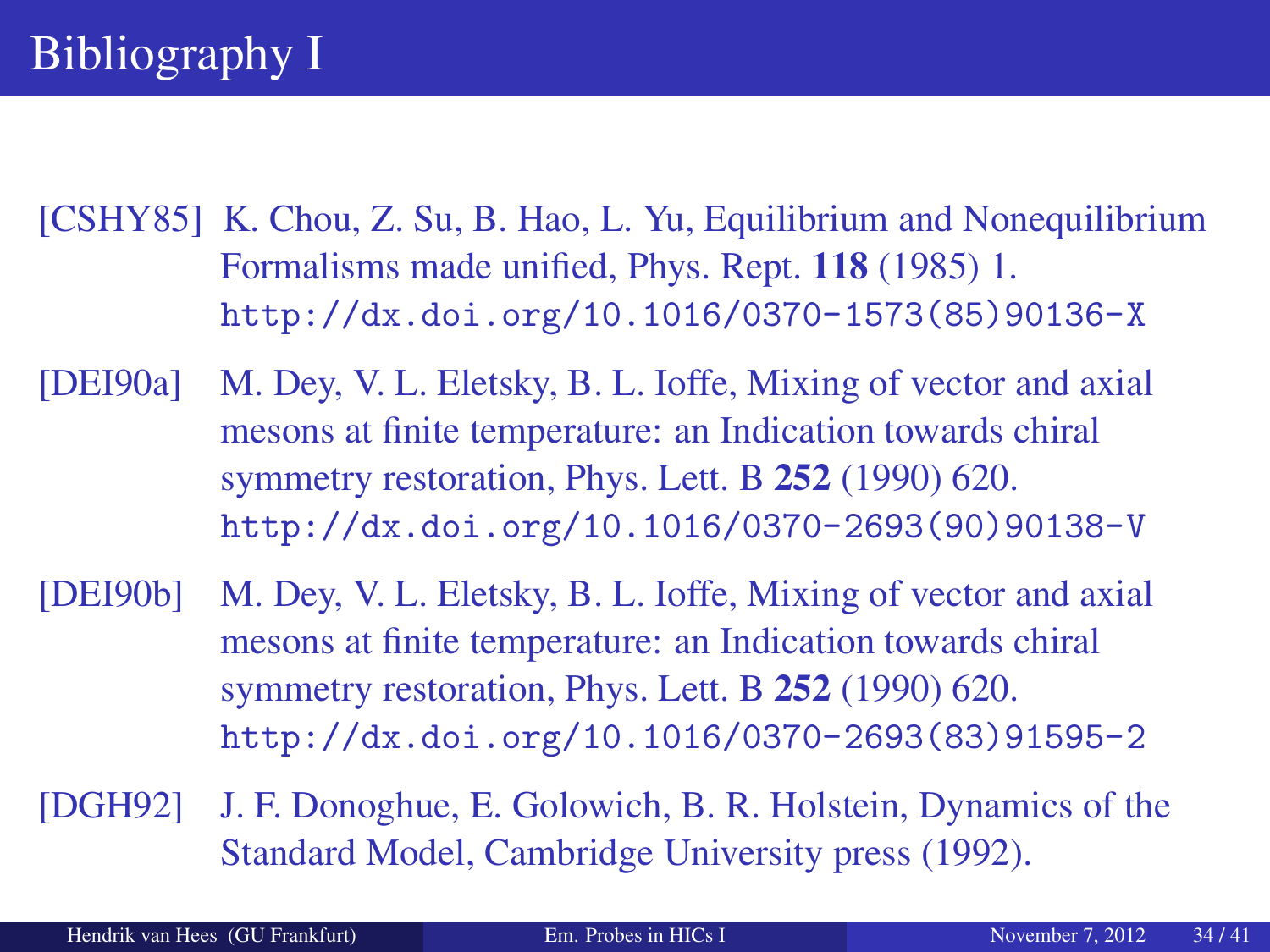<span id="page-34-1"></span>[Din11] M. Dine, Goldstone Bosons and Chiral Symmetry Breaking in QCD (2011), lecture notes. [http:](http://scipp.ucsc.edu/~dine/ph222/goldstone_lecture.pdf) [//scipp.ucsc.edu/~dine/ph222/goldstone\\_lecture.pdf](http://scipp.ucsc.edu/~dine/ph222/goldstone_lecture.pdf)

<span id="page-34-0"></span>[FHK+11] B. Friman, et al. (eds.), The CBM Physics Book, vol. 814 of *Lecture Notes in Physics*, Springer-Verlag, Berlin, Heidelberg (2011). [http://www.gsi.de/forschung/fair\\_experiments/CBM/](http://www.gsi.de/forschung/fair_experiments/CBM/PhysicsBook.html) [PhysicsBook.html](http://www.gsi.de/forschung/fair_experiments/CBM/PhysicsBook.html)

<span id="page-34-2"></span>[GK91] C. Gale, J. I. Kapusta, Vector Dominance Model at Finite Temperature, Nucl. Phys. B 357 (1991) 65. [http://dx.doi.org/10.1016/0550-3213\(91\)90459-B](http://dx.doi.org/10.1016/0550-3213(91)90459-B)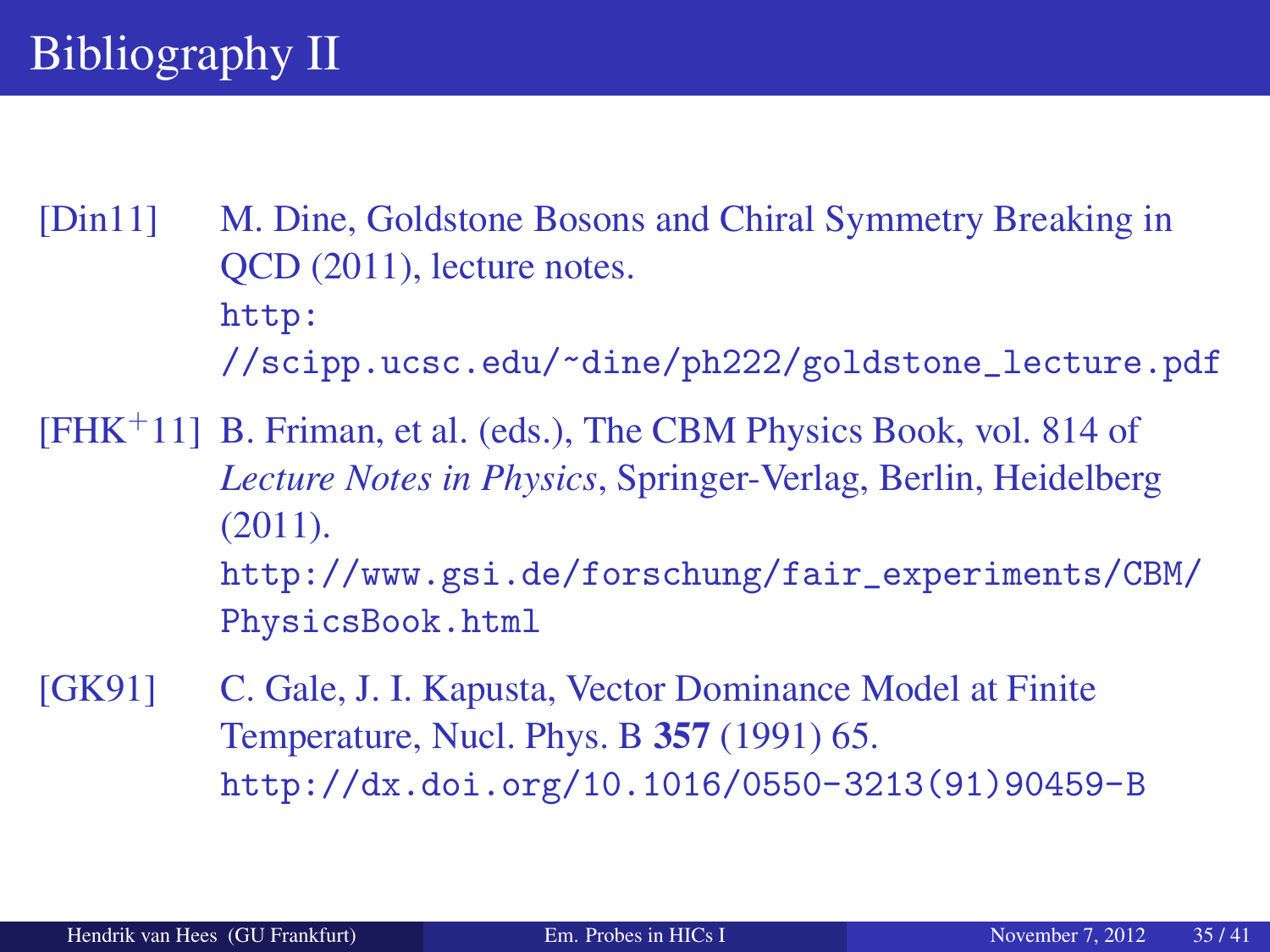# Bibliography III

- <span id="page-35-0"></span>[HR06] H. van Hees, R. Rapp, Comprehensive interpretation of thermal dileptons at the SPS, Phys. Rev. Lett. 97 (2006) 102301. <http://link.aps.org/abstract/PRL/V97/E102301>
- <span id="page-35-1"></span>[HR08] H. van Hees, R. Rapp, Dilepton Radiation at the CERN Super Proton Synchrotron, Nucl. Phys. A 806 (2008) 339. <http://dx.doi.org/10.1016/j.nuclphysa.2008.03.009>
- <span id="page-35-3"></span>[KG06] J. I. Kapusta, C. Gale, Finite-Temperature Field Theory; Principles and Applications, Cambridge University Press, 2 ed. (2006).

<span id="page-35-2"></span>[Koc97] V. Koch, Aspects of chiral symmetry, Int. J. Mod. Phys. E 6 (1997) 203. <http://arxiv.org/abs/nucl-th/9706075>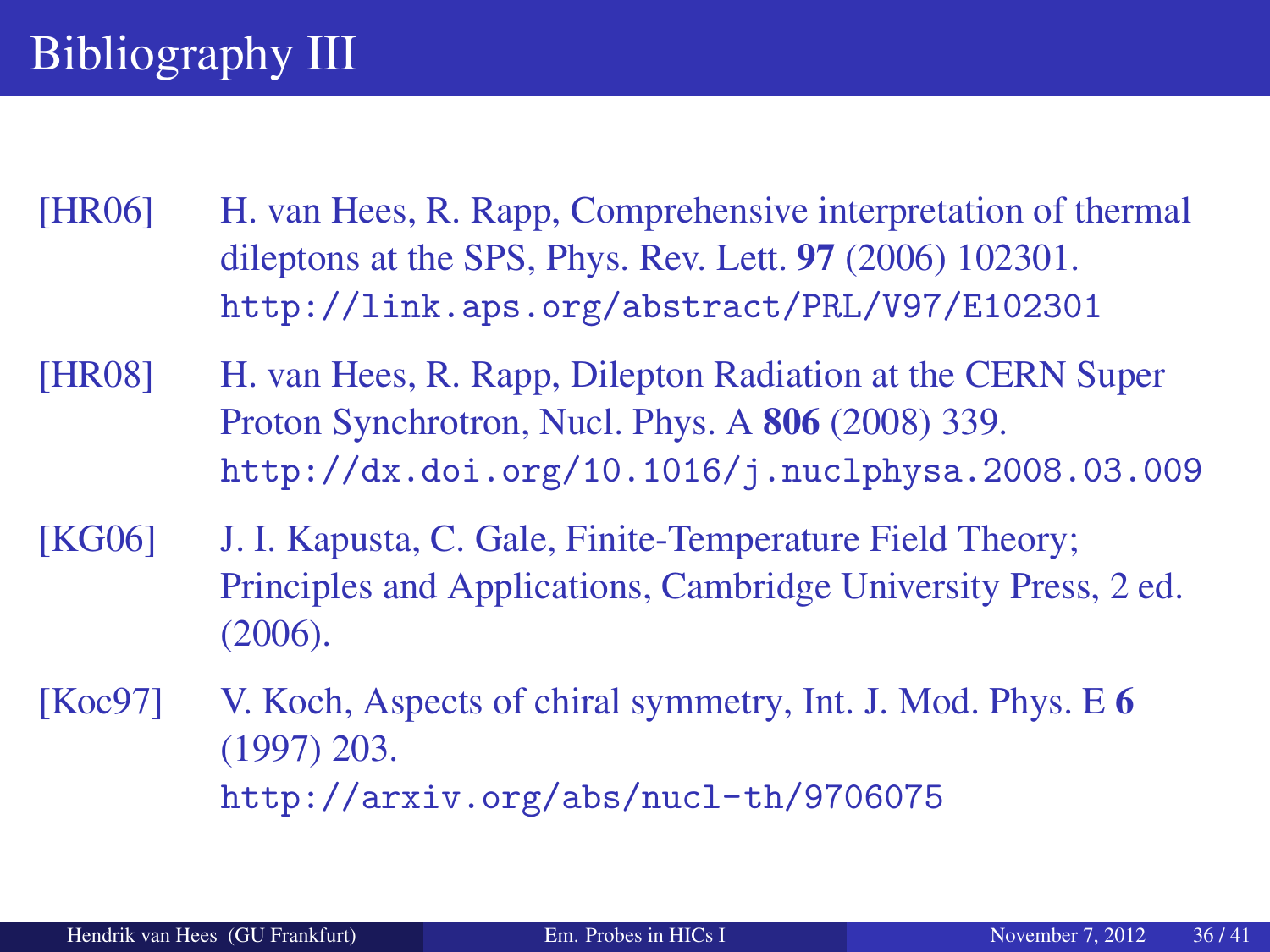# Bibliography IV

- <span id="page-36-2"></span>[LeB96] M. LeBellac, Thermal Field Theory, Cambridge University Press, Cambridge, New York, Melbourne (1996).
- <span id="page-36-3"></span>[LPM98] S. Leupold, W. Peters, U. Mosel, What QCD sum rules tell about the  $\rho$  meson, Nucl. Phys. A 628 (1998) 311. [http://dx.doi.org/10.1016/S0375-9474\(97\)00634-9](http://dx.doi.org/10.1016/S0375-9474(97)00634-9)
- <span id="page-36-1"></span>[Lv87] N. P. Landsmann, C. G. van Weert, Real- and Imaginary-time Field Theory at Finite Temperature and Density, Physics Reports 145 (1987) 141. [http://dx.doi.org/10.1016/0370-1573\(87\)90121-9](http://dx.doi.org/10.1016/0370-1573(87)90121-9)
- <span id="page-36-0"></span>[RW00] R. Rapp, J. Wambach, Chiral symmetry restoration and dileptons in relativistic heavy-ion collisions, Adv. Nucl. Phys. 25 (2000) 1. <http://arxiv.org/abs/hep-ph/9909229>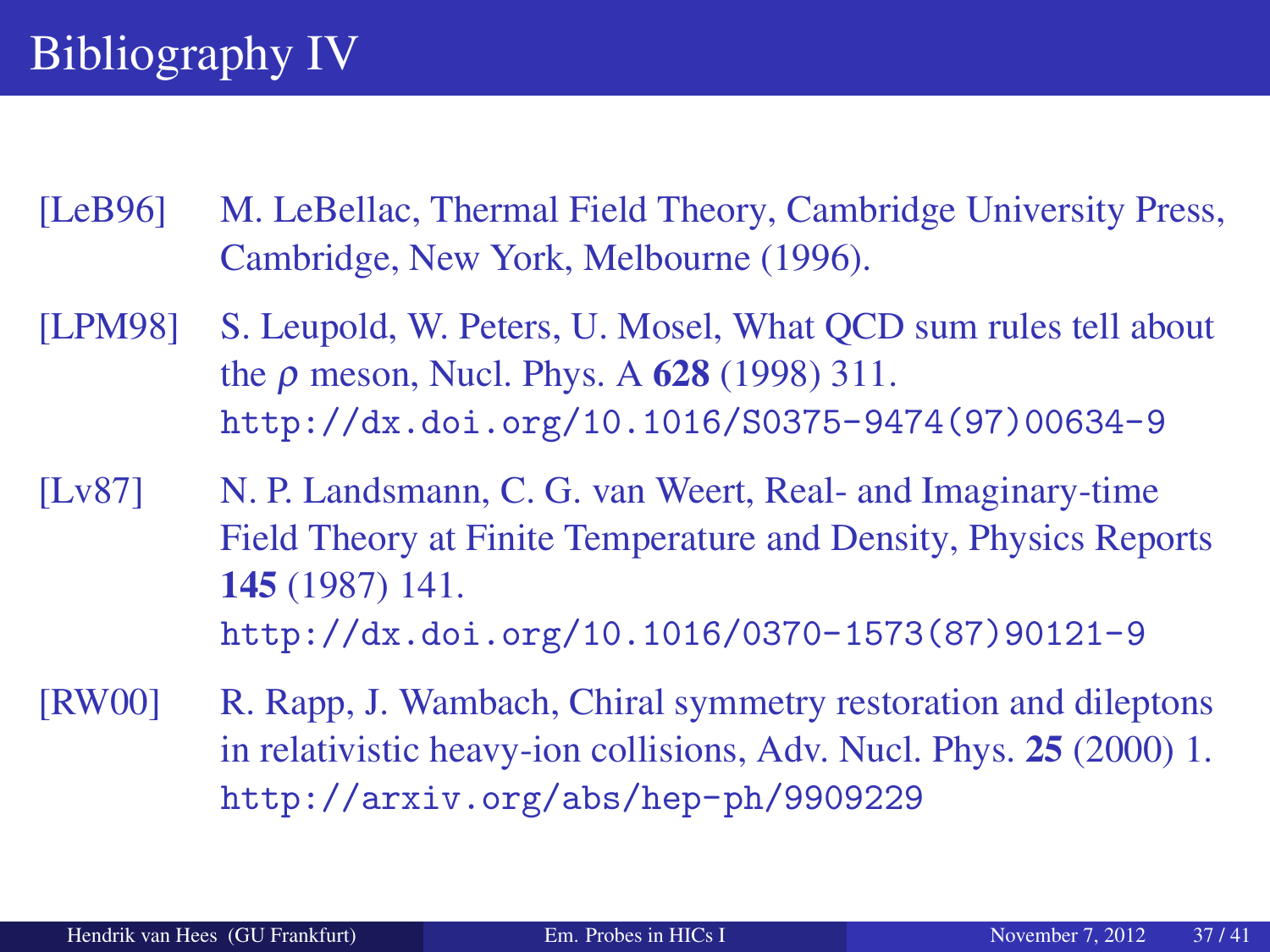- <span id="page-37-0"></span>[RWH09] R. Rapp, J. Wambach, H. van Hees, The Chiral Restoration Transition of OCD and Low Mass Dileptons, Landolt-Börnstein  $I/23$  (2009) 4. <http://arxiv.org/abs/0901.3289>
- <span id="page-37-1"></span>[Sch03] S. Scherer, Introduction to chiral perturbation theory, Adv. Nucl. Phys. 27 (2003) 277. <http://arxiv.org/abs/hep-ph/0210398>
- <span id="page-37-2"></span>[SYZ96] J. V. Steele, H. Yamagishi, I. Zahed, Dilepton and Photon Emission Rates from a Hadronic Gas, Phys. Lett. B 384 (1996) 255.

[http://dx.doi.org/10.1016/0370-2693\(96\)00802-7](http://dx.doi.org/10.1016/0370-2693(96)00802-7)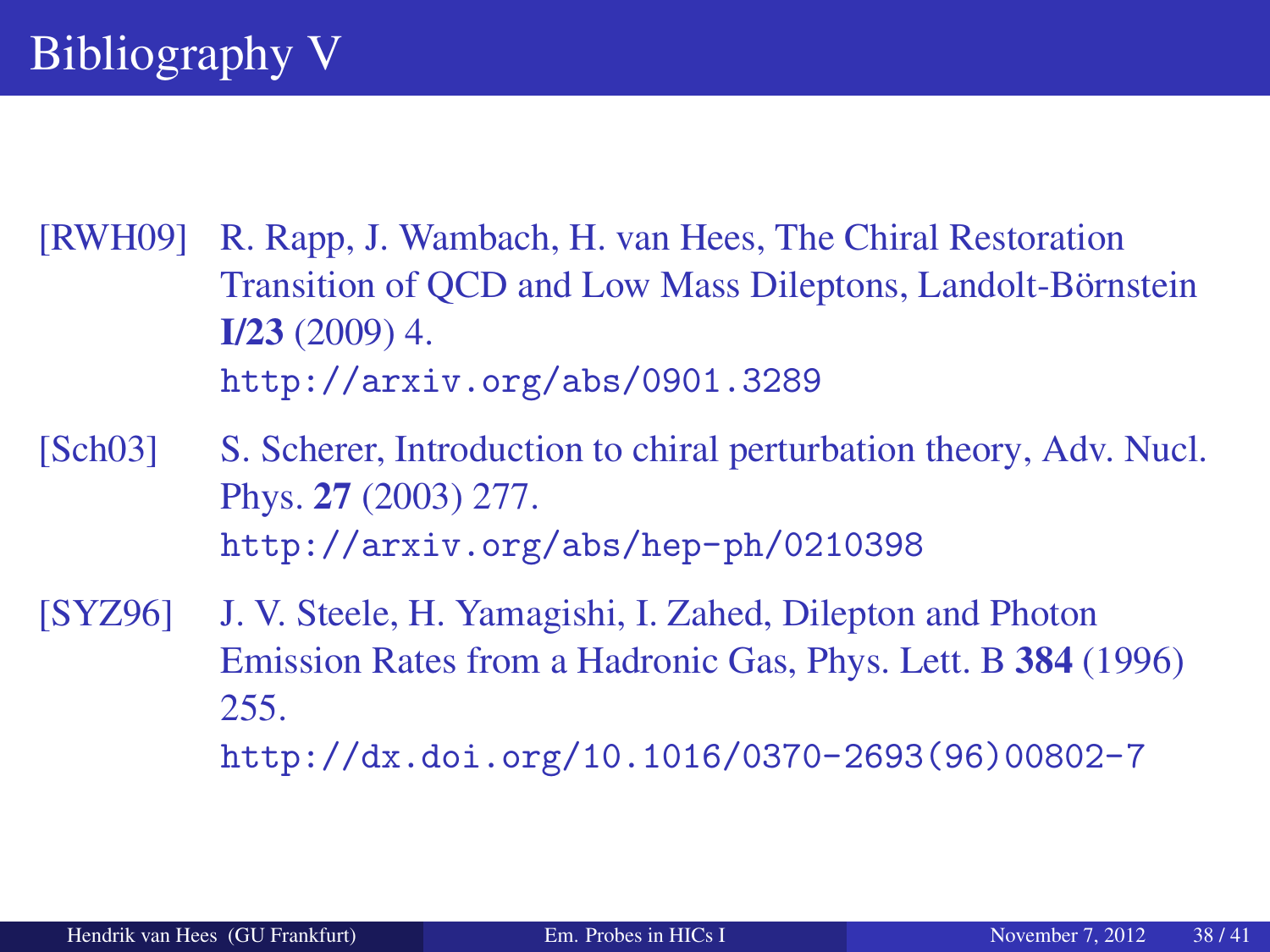- <span id="page-38-1"></span>[SYZ97] J. V. Steele, H. Yamagishi, I. Zahed, Dilepton and photon emission rates from a hadronic gas. II, Phys. Rev. D 56 (1997) 5605. <http://link.aps.org/abstract/PRD/V56/P05605>
- <span id="page-38-0"></span>[UBW02] M. Urban, M. Buballa, J. Wambach, Temperature dependence of ρ and *a*<sup>1</sup> meson masses and mixing of vector and axial-vector correlators, Phys. Rev. Lett. 88 (2002) 042002. <http://dx.doi.org/10.1103/PhysRevLett.88.042002>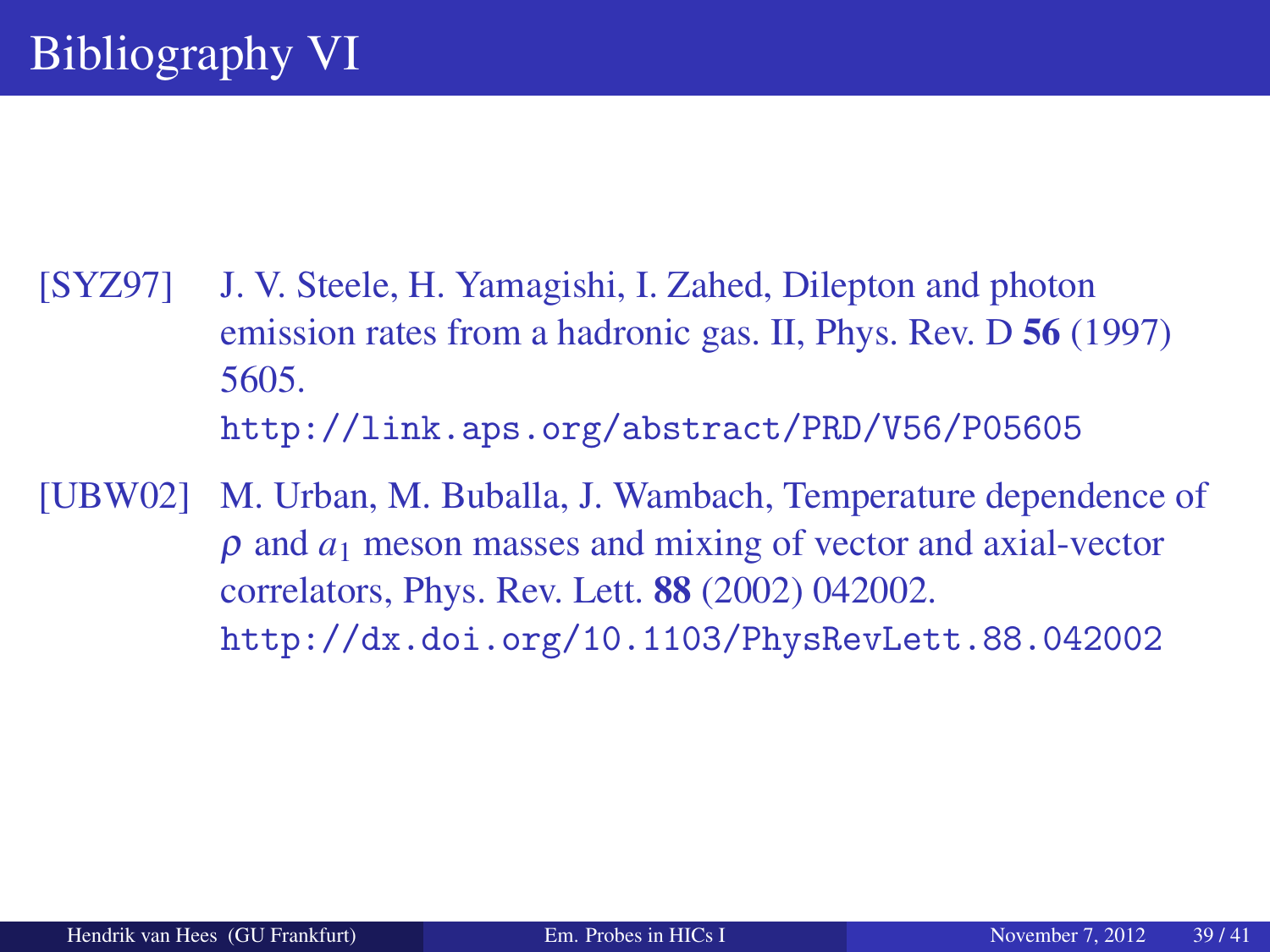# **Quiz**

- Why do we want to measure dileptons in HICs?
- What are the peaks in the following figure of *Re*+*e*−→hadrons?
- <span id="page-39-0"></span>• Can you explain the horizontal lines (values: 2, 3.333, 3.667)?